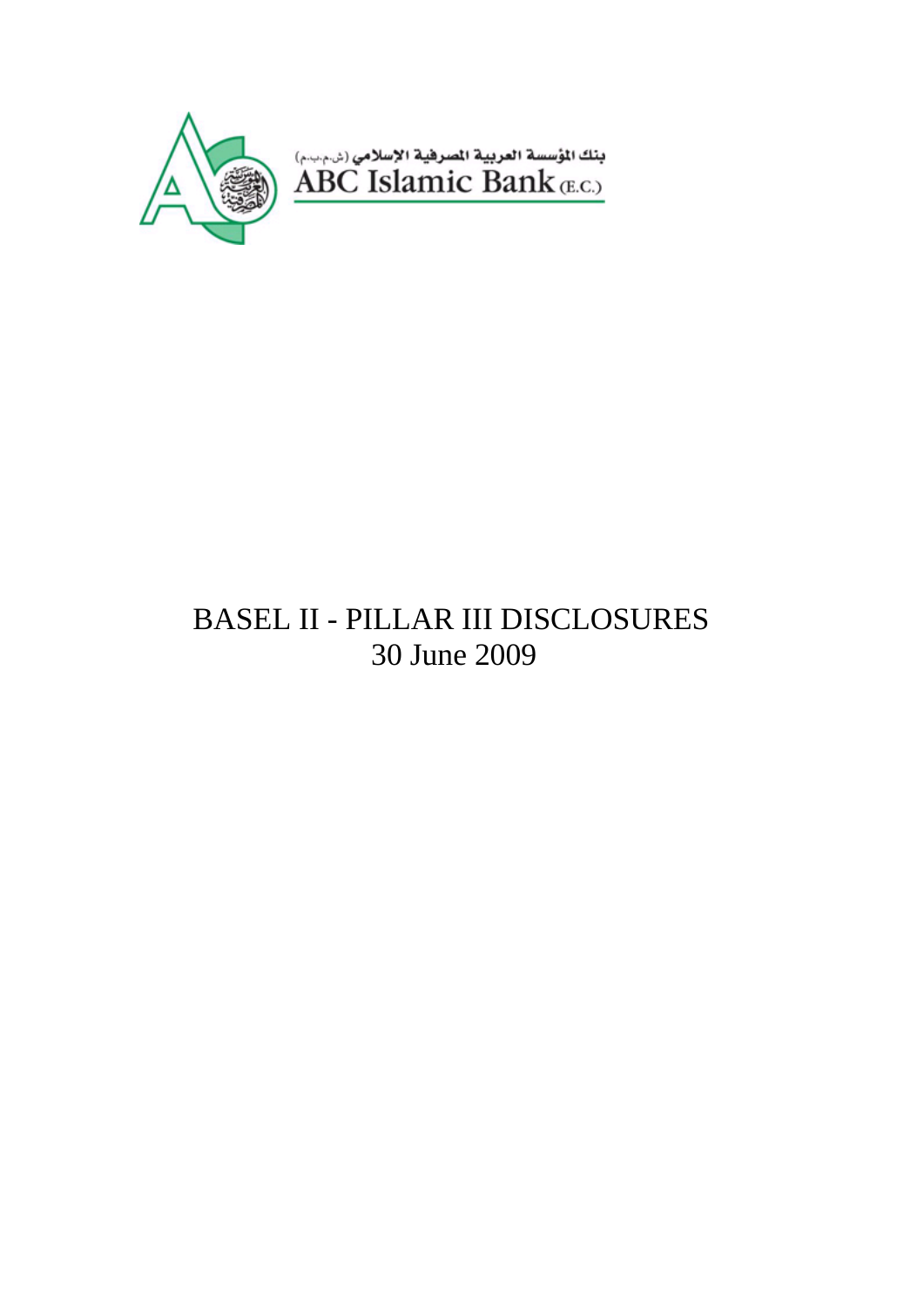# ABC Islamic Bank (E.C.)

### **Basel II - Pillar III disclosures** 30 June 2009

# **Table of contents**

| 1. |      |                                                                                   |  |
|----|------|-----------------------------------------------------------------------------------|--|
| 2. |      |                                                                                   |  |
| 3. |      |                                                                                   |  |
| 4. |      |                                                                                   |  |
| 5. |      |                                                                                   |  |
| 6. |      |                                                                                   |  |
|    | 6.1  |                                                                                   |  |
|    | 6.2  |                                                                                   |  |
|    | 6.3  |                                                                                   |  |
| 7. |      |                                                                                   |  |
|    | 7.1  |                                                                                   |  |
|    | 7.2  |                                                                                   |  |
|    | 7.3  |                                                                                   |  |
|    | 7.4  |                                                                                   |  |
|    | 7.5  |                                                                                   |  |
|    | 7.6  |                                                                                   |  |
|    | 7.7  |                                                                                   |  |
|    | 7.8  |                                                                                   |  |
|    | 7.9  |                                                                                   |  |
|    | 7.10 |                                                                                   |  |
|    | 7.11 |                                                                                   |  |
|    | 7.12 |                                                                                   |  |
|    | 7.13 |                                                                                   |  |
|    |      |                                                                                   |  |
| 8. |      |                                                                                   |  |
| 9. |      |                                                                                   |  |
|    | 9.1  |                                                                                   |  |
|    | 9.2  | Ageing analysis of non-performing / impaired Islamic financing and securities  25 |  |
|    | 9.3  |                                                                                   |  |
|    | 9.4  |                                                                                   |  |
|    | 9.5  |                                                                                   |  |
|    | 9.6  | Industry sector analysis of the specific impairment provisions charges 26         |  |
|    | 9.7  |                                                                                   |  |
|    | 9.8  | Quantitative indicators of financial performance, position and liquidity risk  27 |  |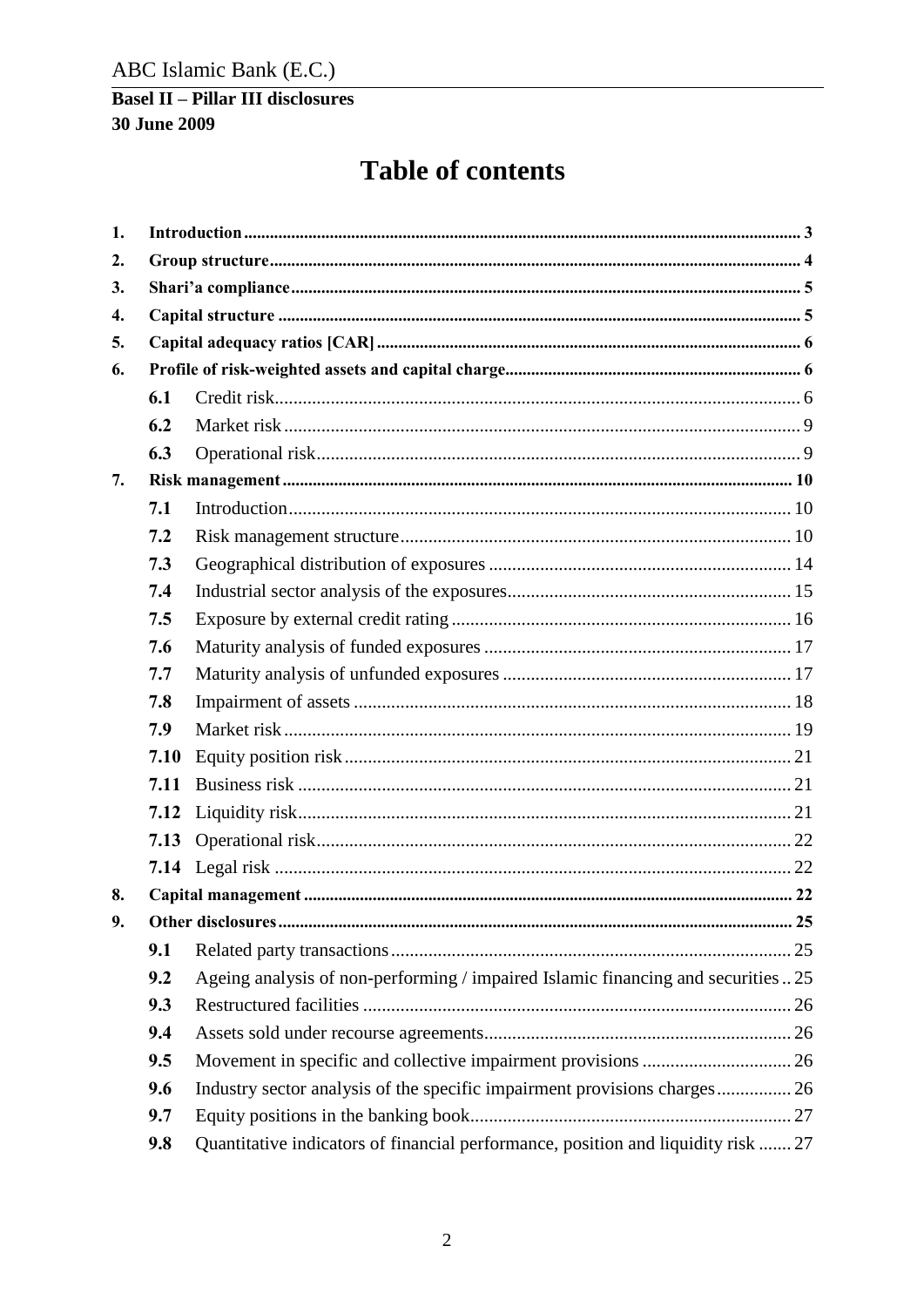# <span id="page-2-0"></span>**1. Introduction**

This document gathers together all the elements of the disclosures required under Pillar III, which are not covered in the interim condensed consolidated financial statements, and is organized as follows:

Firstly, it gives an overview of the approach taken by ABC Islamic Bank (E.C.) [the Bank] to Pillar I and provides the profile of the risk-weighted assets according to the "standard portfolio" as defined by the Central Bank of Bahrain [the CBB].

Secondly, an overview of risk management practices and framework at the Bank is presented with specific emphasis on credit, market and operational risks and the related monitoring processes and credit mitigation initiatives are set out.

Finally, this document provides all other disclosures required under the Public Disclosure Requirements Module of the CBB.

The disclosures in this section are in addition to the interim condensed consolidated financial statements and are presented in accordance with the Financial Accounting Standards issued by the Accounting and Auditing Organisation for Islamic Financial Institutions [AAOIFI] and the relevant provisions of the CBB and Financial Institutions Law. For matters which are not covered by AAOIFI standards, the Group uses the International Financial Reporting Standards [IFRS] and other sections of the interim condensed consolidated financial statements. However, the credit risk exposures considered in this section differ from the credit risk exposures reported in the consolidated financial statements due to the application of different methodologies between Basel II and IFRS 7, primarily on account of the following:

- $\bullet$ Under the Basel II framework, for credit-related contingent items, the nominal value is converted to an exposure through the application of a credit conversion factor [CCF]. The CCF is at 20%, 50% or 100% depending on the type of contingent item, and is used to convert off-balance sheet notional amounts into an equivalent on-balance sheet exposure. In the consolidated financial statements, the nominal values of credit-related contingent items are treated as off-balance sheet.
- Under this section, the credit exposures are classified as per the Standard Portfolio approach  $\bullet$ mentioned in the CBB's Basel II capital adequacy framework covering the standardised approach for credit risk. Besides in case of guaranteed exposures, the exposure would be reported based on the guarantor. However, in the consolidated financial statements, the assets are presented based on asset class (i.e. Islamic financing, securities, etc).
- Eligible collaterals are considered to arrive at the net exposure under the Basel II framework  $\bullet$ whereas collaterals are not netted in the consolidated financial statements.
- The available-for-sale investments portfolio is considered at cost in the Basel II framework  $\bullet$ whereas it is considered at fair value in the consolidated financial statements.
- Under Basel II framework, certain items are considered as a part of the regulatory capital base, whereas these items are netted-off against assets in the consolidated financial statements.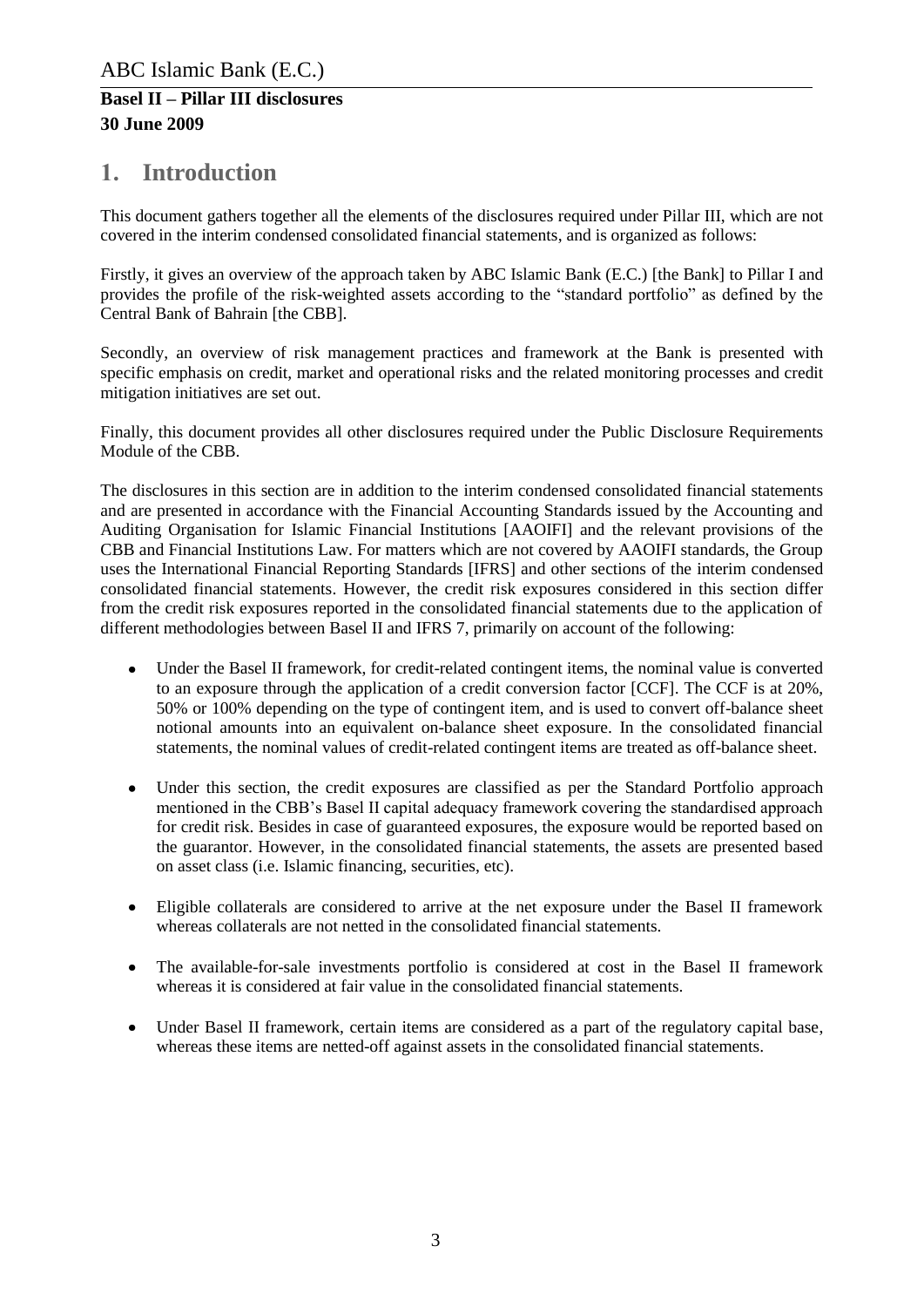### <span id="page-3-0"></span>**2. Group structure**

ABC Islamic Bank (E.C.) [the Bank] is an exempt joint stock company incorporated in the Kingdom of Bahrain on 10 December 1985 and registered with the Ministry of Industry and Commerce under commercial registration number 16864. The Bank and its subsidiary [the Group] operate under a wholesale banking licence issued by the Central Bank of Bahrain [the CBB] and are engaged in financial trading in accordance with the teachings of Islam [Shari'a].

Arab Banking Corporation B.S.C. [ABC], which operates under a wholesale banking licence issued by the CBB, holds 100% of the share capital of the Bank.

The interim condensed consolidated financial statements and capital adequacy regulatory reports of the Group have been prepared and consolidated on a consistent basis.

The ownership in the subsidiary as at 30 June 2009 is as follows:

| <b>Name</b>         | Nature of<br><b>business</b> | Country of<br>incorporation | Amount and % of<br>holding |
|---------------------|------------------------------|-----------------------------|----------------------------|
|                     |                              |                             |                            |
| <b>ABC</b> Clearing | Islamic Investment           | Cayman Islands              | US\$ 2,000 and 100%        |
| Company             | Company                      |                             | management shares          |

Whilst the Board of Directors supervise the overall activities of the Bank, the Board Audit and Governance Committee and the Board Risk Committee are tasked with overseeing the respective areas. The following chart shows the organisational structure of the Bank, including the reporting lines to the various Board committees.



The Bank has in place comprehensive policies regarding the remuneration and benefits provided to members of the Board of Directors and its Committees, senior management and staff. With regard to Directors, compensation comprises fixed annual remuneration and attendance allowances, while for senior management and staff, compensation comprises a number of fixed elements, covering salary, allowances and benefits, in addition to variable, performance-related elements.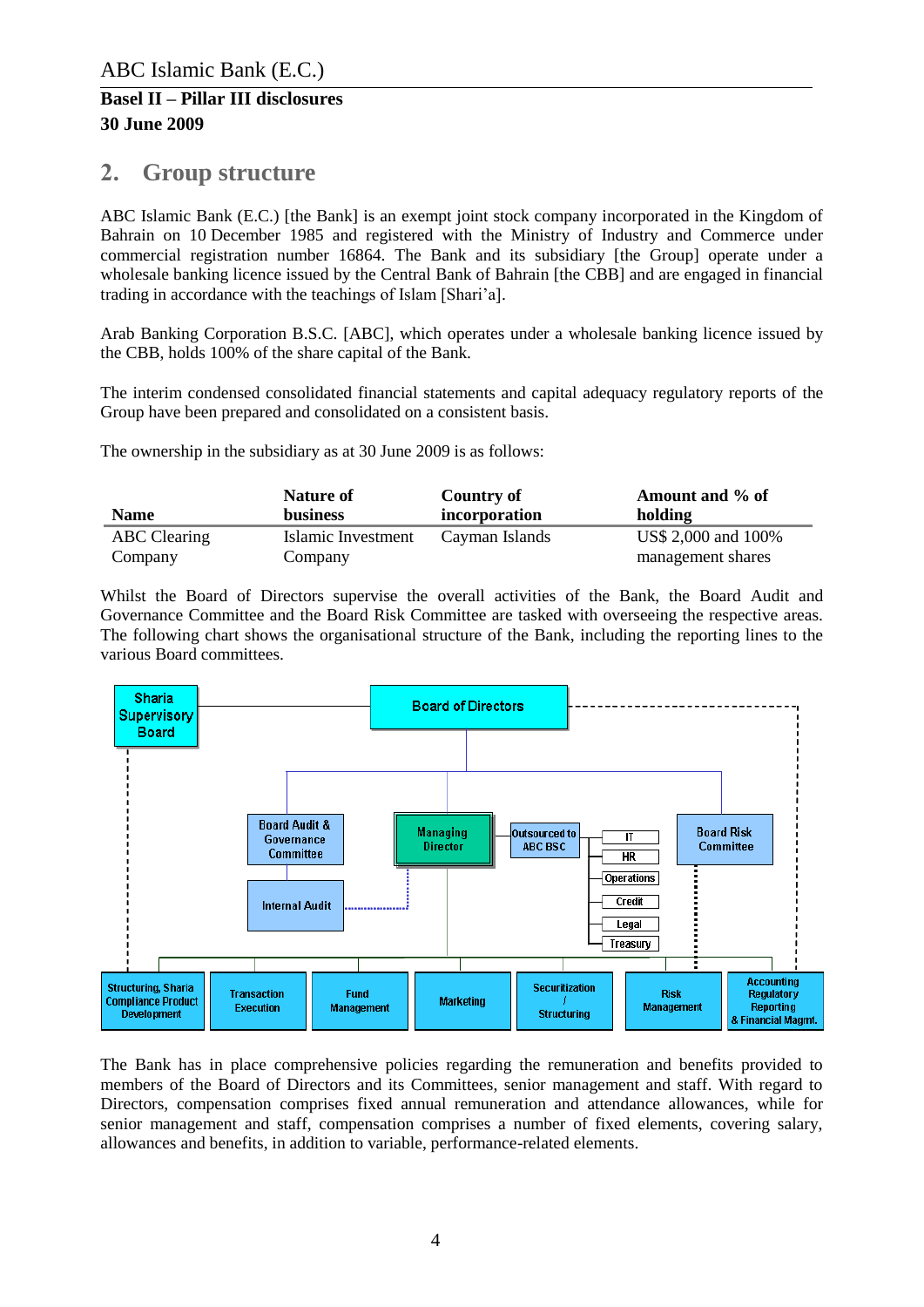# <span id="page-4-0"></span>**3. Shari'a compliance**

The Shari'a Compliance Officer of the Bank conducts regular Shari'a compliance reviews to ensure that documentation, procedures and execution of transactions are in accordance with the Shari'a Standards issued by the AAOIFI and the Shari'a rules and principles as determined by the Shari'a Supervisory Board of the Bank [the SSB]. The results of such reviews are reported to the SSB. Cases of non-Shari'a compliance are thoroughly investigated to establish causes of their occurrence and to ensure introduction of adequate controls to avoid their recurrence in the future.

Non-Shari'a compliant earnings during the six-month period ended 30 June 2009 mainly represent introduction fees. These have been disposed off to charitable causes.

The SSB of the Group consists of three Shari'a scholars (Chairman and two members). The SSB meets periodically (3-4 times a year) or whenever there is a need to hold a meeting. The members receive a fixed sum of money as attendance fee for every meeting they attend, in addition to a fixed amount paid annually to each member as remuneration, irrespective of the number of meetings held during the year or the financial results of the Group. The Bank also pays for hotel accommodation and travel expenses of the non Bahrain-based members to facilitate their attendance of the SSB meetings.

# <span id="page-4-1"></span>**4. Capital structure**

The Group's capital base comprises of (a) Tier 1 capital which includes share capital, reserves and retained earnings, and (b) Tier 2 capital which consists of the current period's profit.

The issued and paid-up share capital of the Bank was US\$ 132.5 million at 30 June 2009, comprising of 132.5 million shares of US\$ 1 each.

The Group's capital base of US\$ 213.6 million comprises Tier 1 capital of US\$ 207.0 million and Tier 2 capital of US\$ 6.6 million as detailed below:

| <b>US\$</b> million                                     | Tier 1 | Tier 2                   | <b>Total</b> |
|---------------------------------------------------------|--------|--------------------------|--------------|
| Issued and fully paid ordinary shares                   | 133    | ۰                        | 133          |
| Legal / statutory reserves                              | 12     | -                        |              |
| Retained profit brought forward                         | 62     | $\overline{\phantom{a}}$ | 62           |
| Current interim profits (reviewed by external auditors) |        |                          |              |
| <b>Capital base</b>                                     | 207    |                          | 214          |

### **Breakdown of capital base**

#### **Risk weighted assets [RWA]**

| Credit risk            | 1,087 |
|------------------------|-------|
| Market risk            |       |
| Operational risk       | 43    |
|                        | 1,130 |
| Tier 1 ratio           | 18.3% |
| Capital adequacy ratio | 18.9% |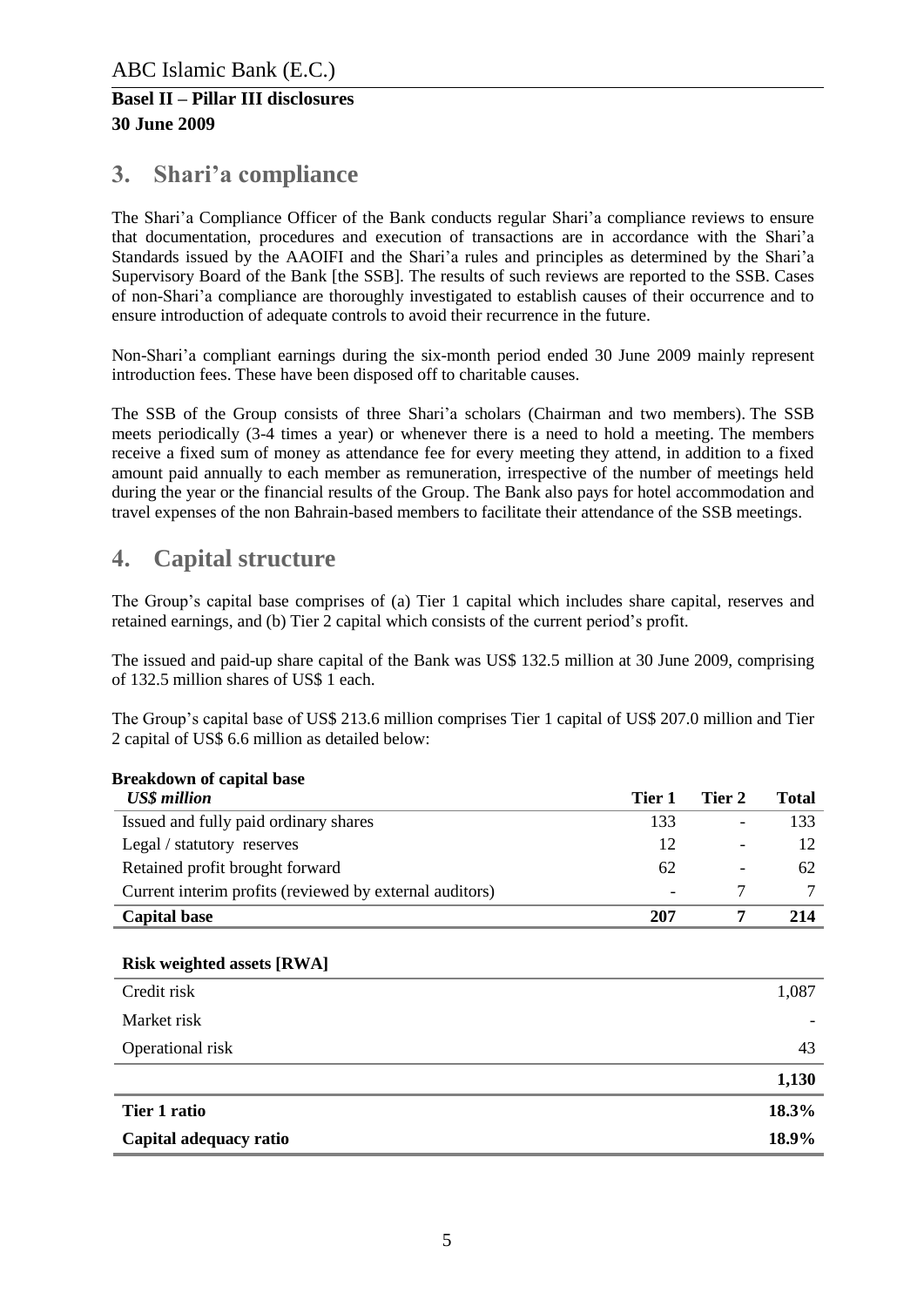# <span id="page-5-0"></span>**5. Capital adequacy ratios [CAR]**

The purpose of capital management at the Group is to ensure the efficient utilisation of capital in relation to business requirements and growth, risk profile and shareholders' returns and expectations. The Group manages its capital structure and makes adjustments to it in the light of changes in economic conditions and the risk characteristics of its activities. In order to maintain or adjust the capital structure, the Group may issue capital / Tier 2 securities and / or adjust the amount of dividend payment to shareholders. No changes have been made in the objectives, policies and processes of the Group from the previous years.

The Group's total capital adequacy ratio as at 30 June 2009 was 18.9% compared with the minimum regulatory requirement of 12%. The Tier 1 ratio was 18.3% for the Group. The Group ensures adherence to the CBB's requirements by monitoring its capital adequacy against higher internal limits.

### <span id="page-5-1"></span>**6. Profile of risk-weighted assets and capital charge**

The Group has adopted the standardised approach for credit, market and operational risks for regulatory reporting purposes. The Group's risk-weighted capital requirements for credit, market and operational risks are given below:

### <span id="page-5-2"></span>**6.1 Credit risk**

#### **i) Definition of exposure classes per Standard Portfolio**

The Group has a diversified funded and unfunded credit portfolio. The exposures are classified as per the Standard Portfolio approach mentioned under the CBB's Basel II capital adequacy framework covering the standardised approach for credit risk.

The descriptions of the counterparty classes along with the risk weights to be used to derive the riskweighted assets are as follows:

#### **a. Claims on sovereigns**

These pertain to exposures to governments and their central banks. Claims on Bahrain and GCC sovereigns are risk weighted at 0%. Claims on all other sovereigns are given a risk weighting of 0% where such claims are denominated and funded in the relevant domestic currency of that sovereign. Claims on sovereigns, other than the aforementioned, are risk-weighted based on their credit ratings.

#### **b. Claims on public sector entities [PSEs]**

Listed Bahrain PSEs are assigned 0% risk weight. Other sovereign PSEs, in the relevant domestic currency and for which the local regulator has assigned risk weight as 0%, are assigned 0% risk weight by the CBB. PSEs other than the aforementioned are risk-weighted based on their credit ratings.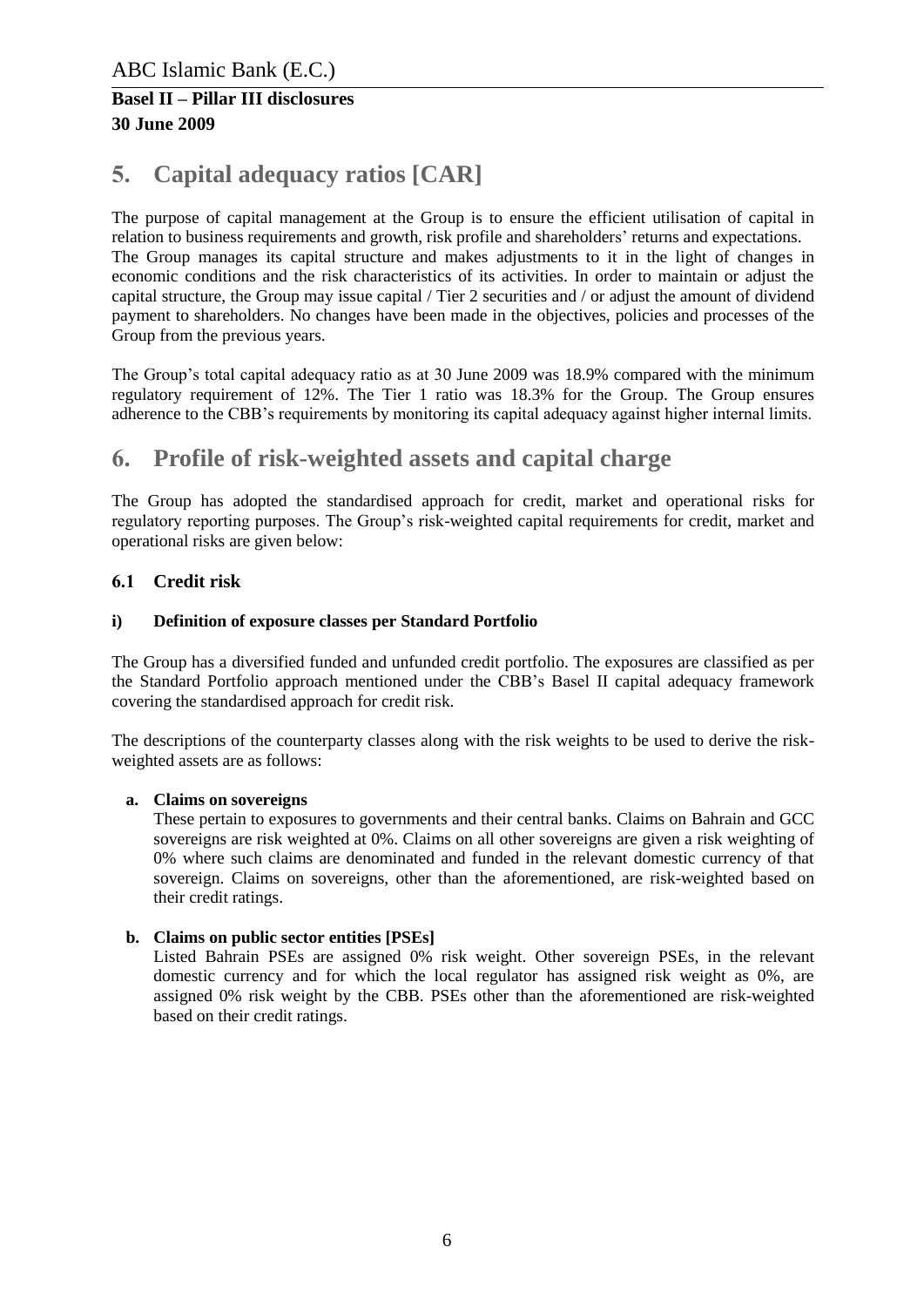### **6. Profile of risk-weighted assets and capital charge (continued)**

#### **6.1 Credit risk (continued)**

#### **i) Definition of exposure classes per Standard Portfolio (continued)**

#### **c. Claims on multilateral development banks [MDBs]**

All MDBs are risk-weighted in accordance with their credit rating, except for banks part of the World Bank Group which are risk-weighted at 0%.

#### **d. Claims on banks**

Claims on banks are risk-weighted based on the ratings assigned to them by external rating agencies. However, short term claims on locally incorporated banks may be assigned a risk weighting of 20% where such claims on the banks are of an original maturity of three months or less and the claims are denominated and funded in either Bahraini Dinars or US Dollars.

Preferential risk weights that are one category more favourable than the standard risk weighting are assigned to claims on foreign banks licensed in Bahrain of an original maturity of three months or less denominated and funded in the relevant domestic currency. Such preferential risk weights for short-term claims on banks licensed in other jurisdictions are allowed only if the relevant supervisor also allows this preferential risk weighting to short-term claims on its banks.

No claim on an unrated bank would receive a risk weight lower than that applied to claims on its sovereign of incorporation.

#### **e. Claims on corporates**

Claims on corporates are risk-weighted based on credit ratings. Risk weights for unrated corporate claims are assigned at 100%.

#### **f. Past due exposures**

The unsecured portion of any facility (other than a qualifying residential mortgage facility) that is past due for more than 90 days, net of specific provisions (including partial write-offs), is risk-weighted as follows:

- 150% risk weight when specific provisions are less than 20% of the outstanding amount of the facility.
- <sup>100%</sup> risk weight when specific provisions are greater than 20% of the outstanding amount of the facility.

#### **g. Equity portfolios**

Investments in listed equities are risk-weighted at 100% while unlisted equities are risk weighted at 150%.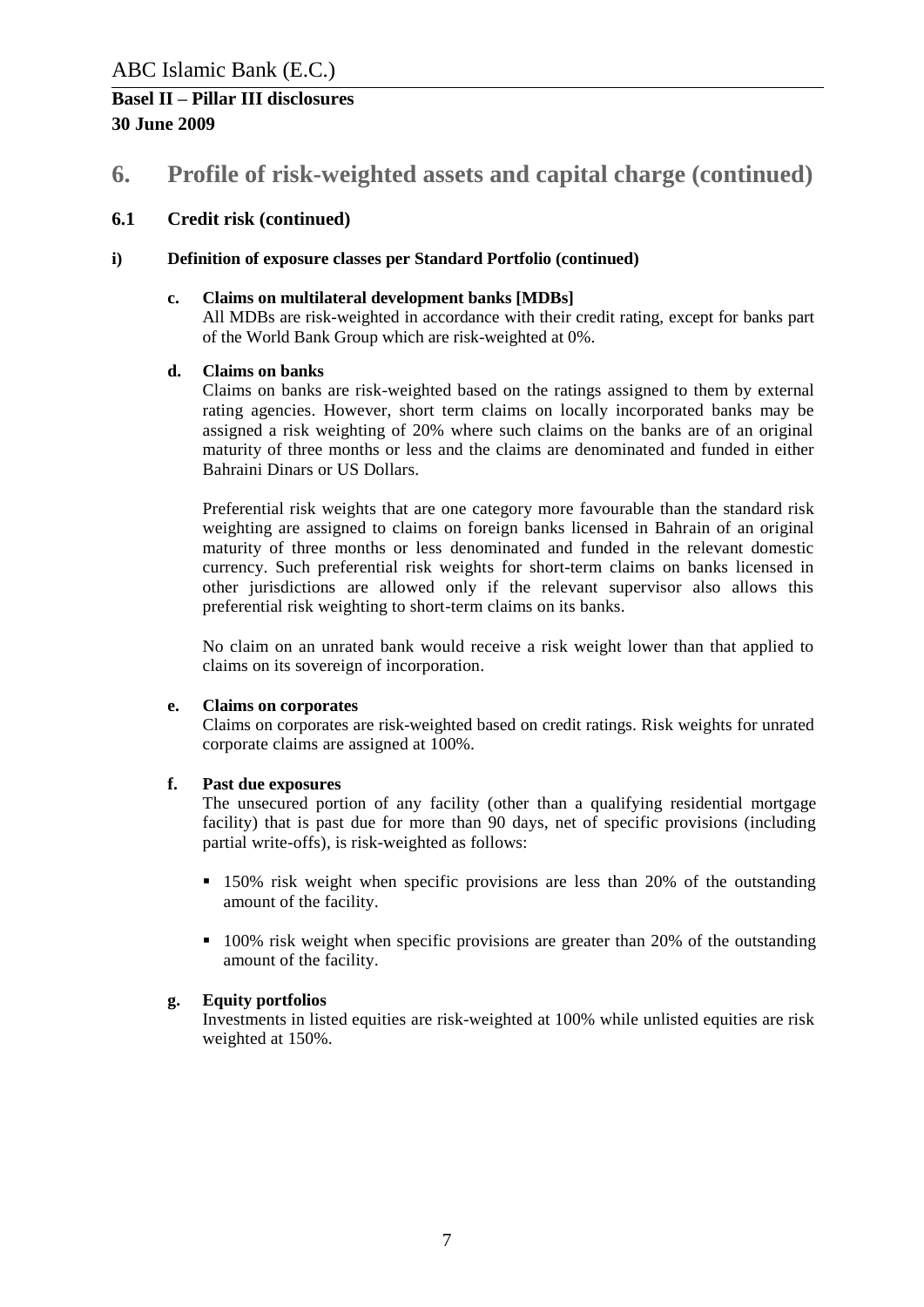### **6. Profile of risk-weighted assets and capital charge (continued)**

### **6.1 Credit risk (continued)**

#### **ii) Definition of exposure classes per Standard Portfolio (continued)**

#### **h. Project finance exposures**

Exposures on project finance are risk-weighted according to the Regulatory Slotting Criteria, in which the risk weighting ranges between 70% and 250%.

#### **i. Other exposures**

These are risk-weighted at 100%.

#### **iii) Credit exposure and risk-weighted assets**

| <b>US\$</b> thousands | Gross<br>credit<br>exposure | <b>Funded</b><br>exposure | <b>Unfunded</b><br>exposure | Risk-<br>weighted<br>assets for<br>funded<br>exposures | <b>Risk-</b><br>weighted<br>assets for<br>unfunded<br>exposures | <b>Total risk</b><br>weighted<br>assets | Capital<br>charge<br>(12%) |
|-----------------------|-----------------------------|---------------------------|-----------------------------|--------------------------------------------------------|-----------------------------------------------------------------|-----------------------------------------|----------------------------|
| Sovereigns            | 85,502                      | 78,002                    | 7,500                       |                                                        | 7,500                                                           | 7,500                                   | 900                        |
| Claims on PSEs        | 89,819                      | 89,819                    |                             |                                                        |                                                                 |                                         |                            |
| Claims on banks       | 205,100                     | 202,783                   | 2,317                       | 94.474                                                 | 637                                                             | 95,111                                  | 11,413                     |
| Claims on corporates  | 763,280                     | 738,056                   | 25,224                      | 738,056                                                | 25,224                                                          | 763,280                                 | 91,594                     |
| Past due exposures    | 128,647                     | 128,647                   |                             | 68,393                                                 | $\overline{\phantom{a}}$                                        | 68,393                                  | 8,207                      |
| Equity portfolio      | 6,175                       | 6,175                     |                             | 6,175                                                  | $\overline{a}$                                                  | 6,175                                   | 741                        |
| Project finance       | 200.664                     | 190,963                   | 9,701                       | 137,518                                                | 8.218                                                           | 145.736                                 | 17,488                     |
| Other exposures       | 675                         | 675                       |                             | 675                                                    |                                                                 | 675                                     | 81                         |
| <b>Total</b>          | 1,479,862                   | 1,435,120                 | 44,742                      | 1,045,291                                              | 41,579                                                          | 1,086,870                               | 130,424                    |

Since the period-end position is representative of the risk positions of the Group, average gross exposures are not disclosed separately.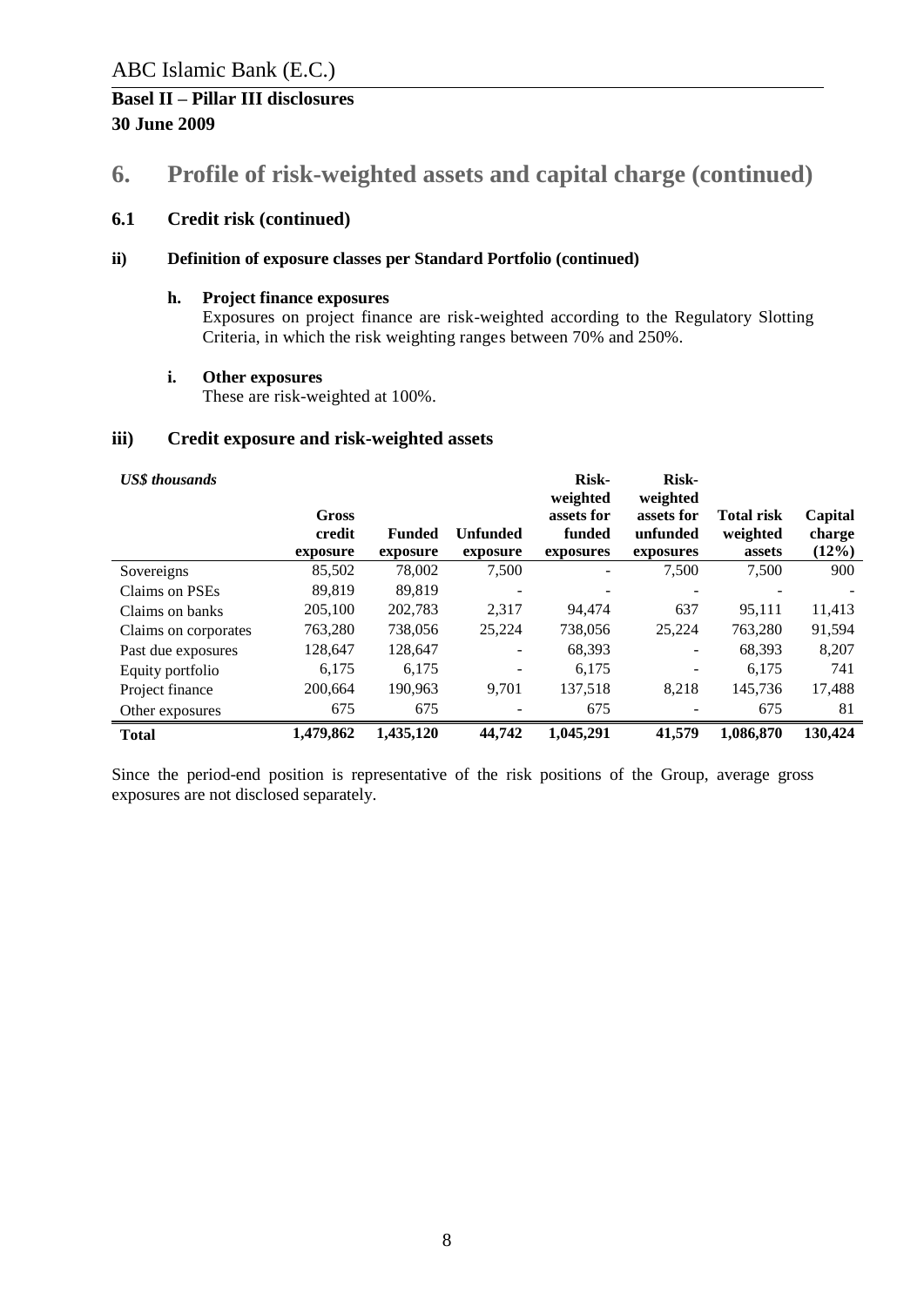### **6. Profile of risk-weighted assets and capital charge (continued)**

#### **6.1 Credit risk (continued)**

#### **ii) Credit exposure and risk-weighted assets**

Breakdown of capital requirements for credit risk per type of Islamic financing contract is as follows:

| <b>US\$</b> thousands    |                                 | <b>Risk-</b><br><b>Risk-</b><br>weighted<br>weighted |                             |                                   |                                     |                                         |                               |
|--------------------------|---------------------------------|------------------------------------------------------|-----------------------------|-----------------------------------|-------------------------------------|-----------------------------------------|-------------------------------|
| <b>Type of financing</b> | <b>Gross credit</b><br>exposure | <b>Funded</b><br>exposure                            | <b>Unfunded</b><br>exposure | assets for<br>funded<br>exposures | assets for<br>unfunded<br>exposures | <b>Total risk</b><br>weighted<br>assets | Capital<br>charge<br>$(12\%)$ |
| Murabaha                 | 592,943                         | 572,399                                              | 20,544                      | 377,622                           | 20,544                              | 398,166                                 | 47,780                        |
| Ijara                    | 480,760                         | 462,446                                              | 18,314                      | 332.782                           | 16.474                              | 349,256                                 | 41,911                        |
| Ijara receivable         | 1.129                           | 1.129                                                |                             | 680                               |                                     | 680                                     | 82                            |
| Sukuk                    | 387,982                         | 387,982                                              | Ξ.                          | 323.919                           |                                     | 323.919                                 | 38,870                        |
| Mudaraba                 | 911                             | 911                                                  |                             | 182                               |                                     | 182                                     | 22                            |
| Musharaka                | 6,441                           | 2,874                                                | 3,567                       | 3,161                             | 3.924                               | 7,085                                   | 850                           |
| LCs                      | 2,317                           |                                                      | 2,317                       |                                   | 637                                 | 637                                     | 76                            |
| Others                   | 7,379                           | 7,379                                                |                             | 6,945                             |                                     | 6,945                                   | 833                           |
| <b>Total</b>             | 1,479,862                       | 1,435,120                                            | 44,742                      | 1,045,291                         | 41,579                              | 1,086,870                               | 130,424                       |

#### <span id="page-8-0"></span>**6.2 Market risk**

The Bank, with assistance from ABC, minimizes its market risk through:

- (i) match-funding its assets to reduce its profit rate risk;
- (ii) not taking commodity price risk by squaring position on transaction by transaction basis;
- (iii) funding exposures in the same currency and, hence, avoiding any foreign exchange currency risk; and
- (iv) maintaining no sukuk trading position.

Accordingly, the Bank maintains no capital charge for market risk.

### <span id="page-8-1"></span>**6.3 Operational risk**

In accordance with the Standardised methodology, the total capital charge in respect of operational risk was US\$ 42.8 million. This capital charge was computed by categorising the Group's activities into two business lines (out of the eight business lines defined by the Basel II framework) and multiplying the business line's three-year average gross income by a pre-defined beta factor.

#### **Indicators of operational risk exposures:**

| Gross income US\$ thousands                           | 11.541 |
|-------------------------------------------------------|--------|
| Amount of non-Shari'a compliant income US\$ thousands |        |
| Number of Shari'a violations                          | Nil    |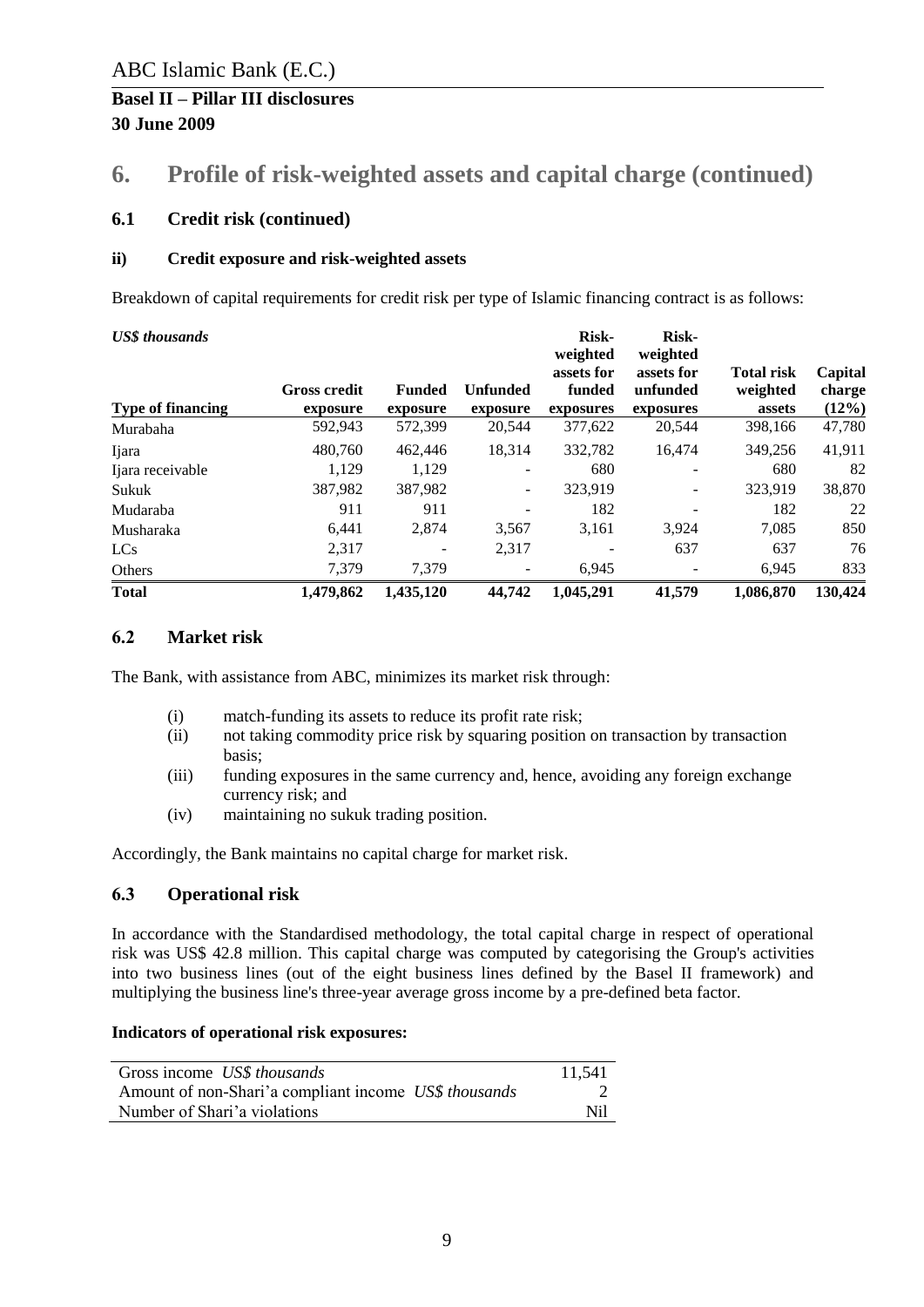### <span id="page-9-0"></span>**7. Risk management**

### <span id="page-9-1"></span>**7.1 Introduction**

Risk is inherent in the ABC Group's activities and is managed through a process of ongoing identification, measurement and monitoring, subject to risk limits and other controls. The ABC Group is exposed to credit risk, market risk, liquidity risk, operational risk, legal and strategic risk, as well as other forms of risk inherent in its financial operations.

Over the last few years, ABC has invested heavily into developing a comprehensive and robust risk management infrastructure. This includes risk identification processes under credit, market and operational risk spectrums, risk measurement models and rating systems, as well as a strong business process to monitor and control these risks. Figure 1 outlines the various congruous stages of the risk process.

### *Figure 1:*



### <span id="page-9-2"></span>**7.2 Risk management structure**

ABC's Executive Management is responsible for implementing the risk strategy / appetite and policy guidelines set by the Board Risk Committee [BRC], including the identification and evaluation on a continuous basis of all significant risks to the business and the design and implementation of appropriate internal controls to minimise them. This is done through the BRC, senior management committees and the Credit & Risk Group of the Head Office, as follows: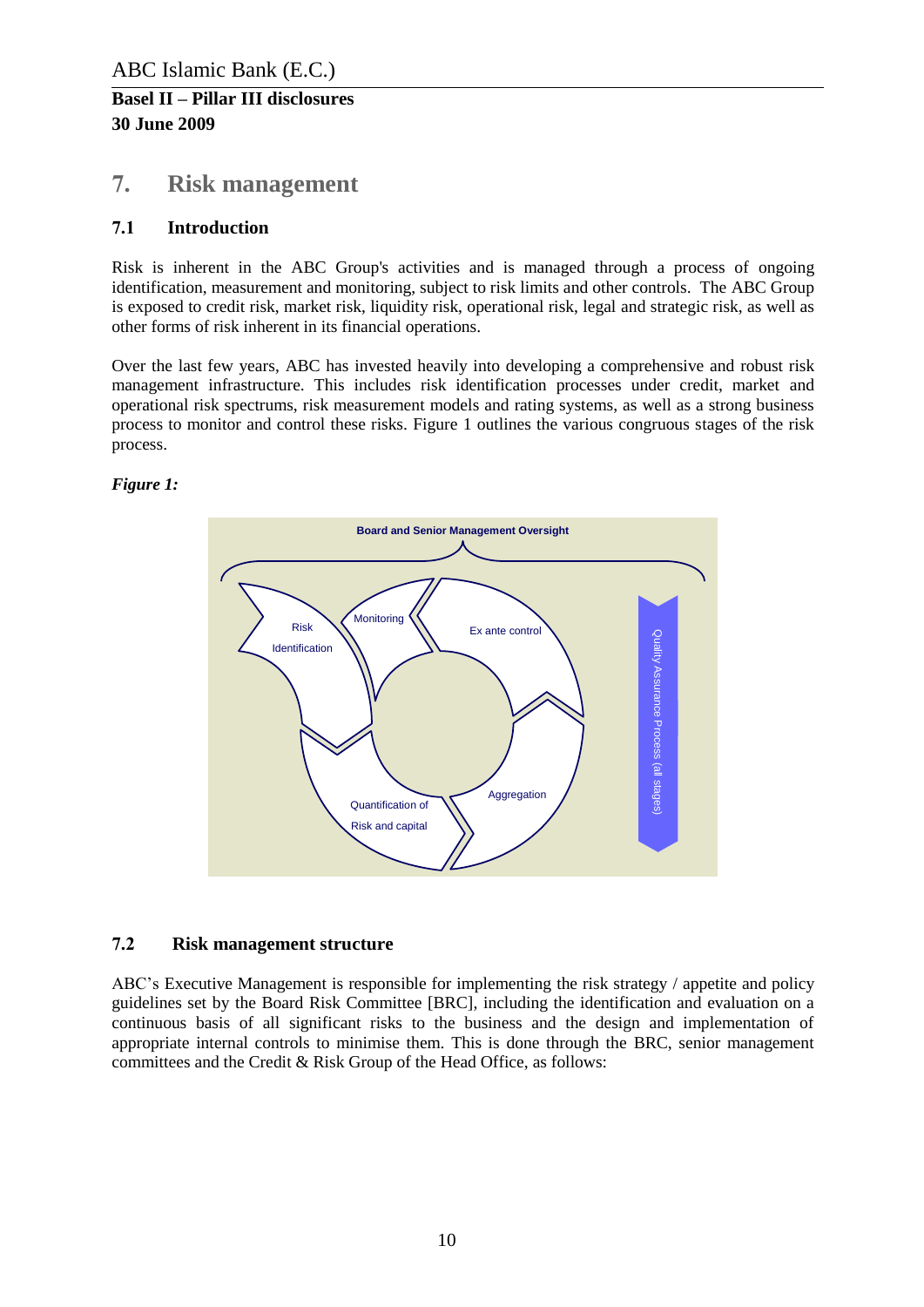### **7. Risk management (continued)**

### **7.2 Risk management structure (continued)**

### *Figure 2: Risk management structure*



Within the broader governance infrastructure, the Board Committees carry the main responsibility of best practice management and risk oversight. At this level, the BRC oversees the definition of risk appetite, risk tolerance standards and risk process standards to be kept in place. The BRC is also responsible for co-ordinating with other Board Committees for monitoring compliance with the requirements of the regulatory authorities in the various countries in which ABC operates.

At the second level, the Head Office Credit Committee [HOCC] is responsible for credit decisions at the higher levels of ABC's lending portfolio, setting country and other high level ABC limits, dealing with impaired assets and general credit policy matters.

In addition to being part of the above structure, through the outsourcing of the support functions including the credit approval, the Bank has the following risk management structure: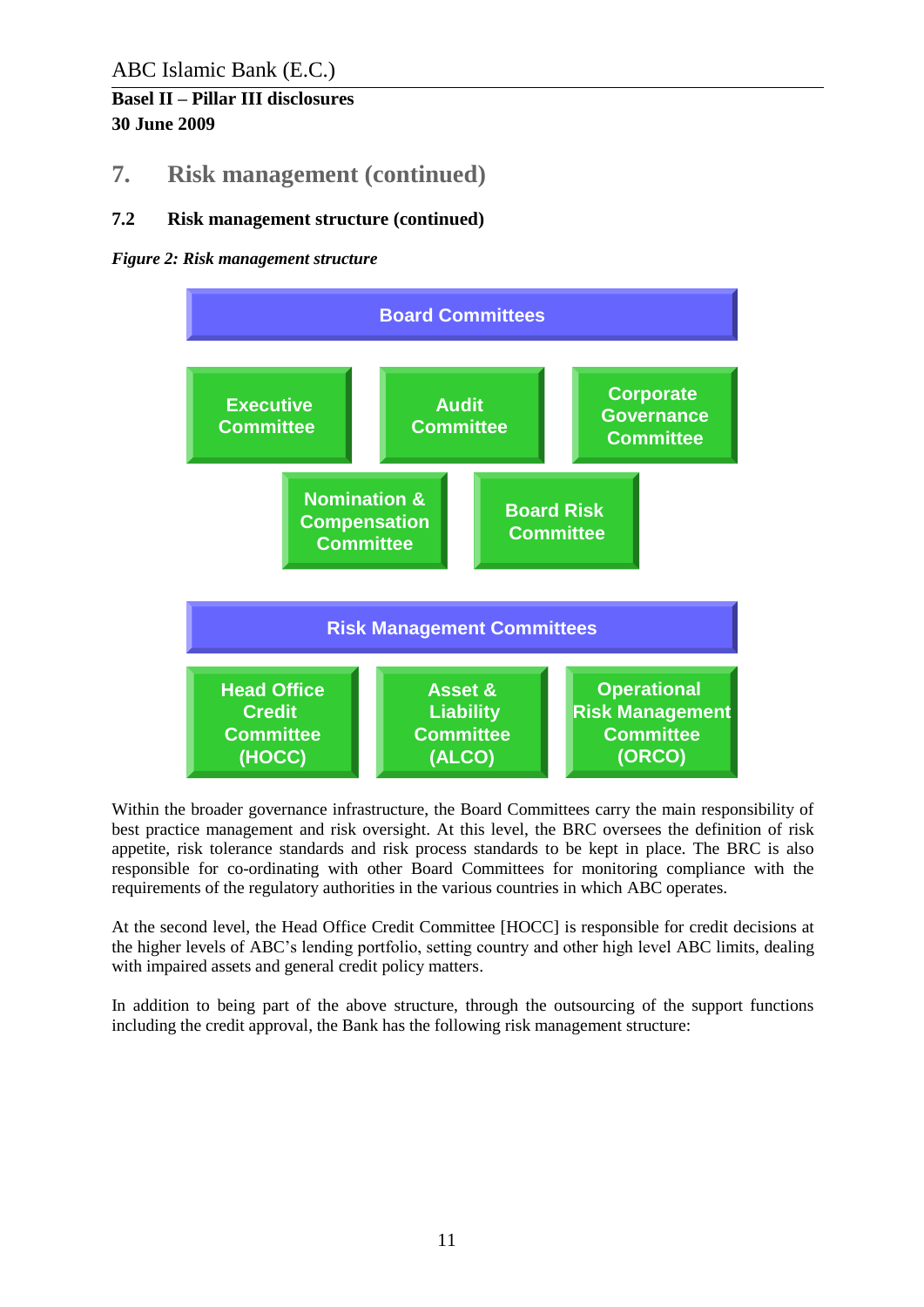### **7. Risk management (continued)**

### **7.2 Risk management structure (continued)**



ALCO is mainly responsible for defining long-term strategic plans and short-term tactical initiatives for directing asset and liability allocation prudently for the achievement of ABC's strategic goals. ALCO monitors ABC's liquidity and market risks and the risk profile in the context of economic developments and market fluctuations, to ensure that ABC's ongoing activities are compatible with the risk/reward guidelines approved by the BRC. The above management structure, supported by teams of risk and credit analysts, as well as the IT systems, provide a coherent infrastructure to carry credit and risk functions in a seamless manner.

ABC's Operational Risk Management Committee [ORCO] is responsible for defining long-term strategic plans and short-term tactical initiatives for operational risk. It also has the overall responsibility to monitor and prudently manage exposure to operational risks including strategic and reputation risks.

### **Credit risk concentrations and thresholds**

The first level of protection against undue credit risk is through country, industry and threshold limits, together with customer and customer group credit limits, set by the BRC and the HOCC and allocated between ABC and the various subsidiaries of ABC, including the Bank. Credit exposure to individual customers or customer groups is then controlled through a tiered hierarchy of delegated approval authorities based on the risk rating of the customer under ABC's internal credit rating system. Where unsecured facilities sought are considered to be beyond prudential limits, ABC policies require collateral to mitigate the credit risk in the form of cash, securities, and legal charges over the customer's assets or third-party guarantees. ABC also employs Risk Adjusted Return on Capital [RAROC] as a measure to evaluate the risk/reward relationship at the transaction approval stage. RAROC analysis is also conducted on a portfolio basis.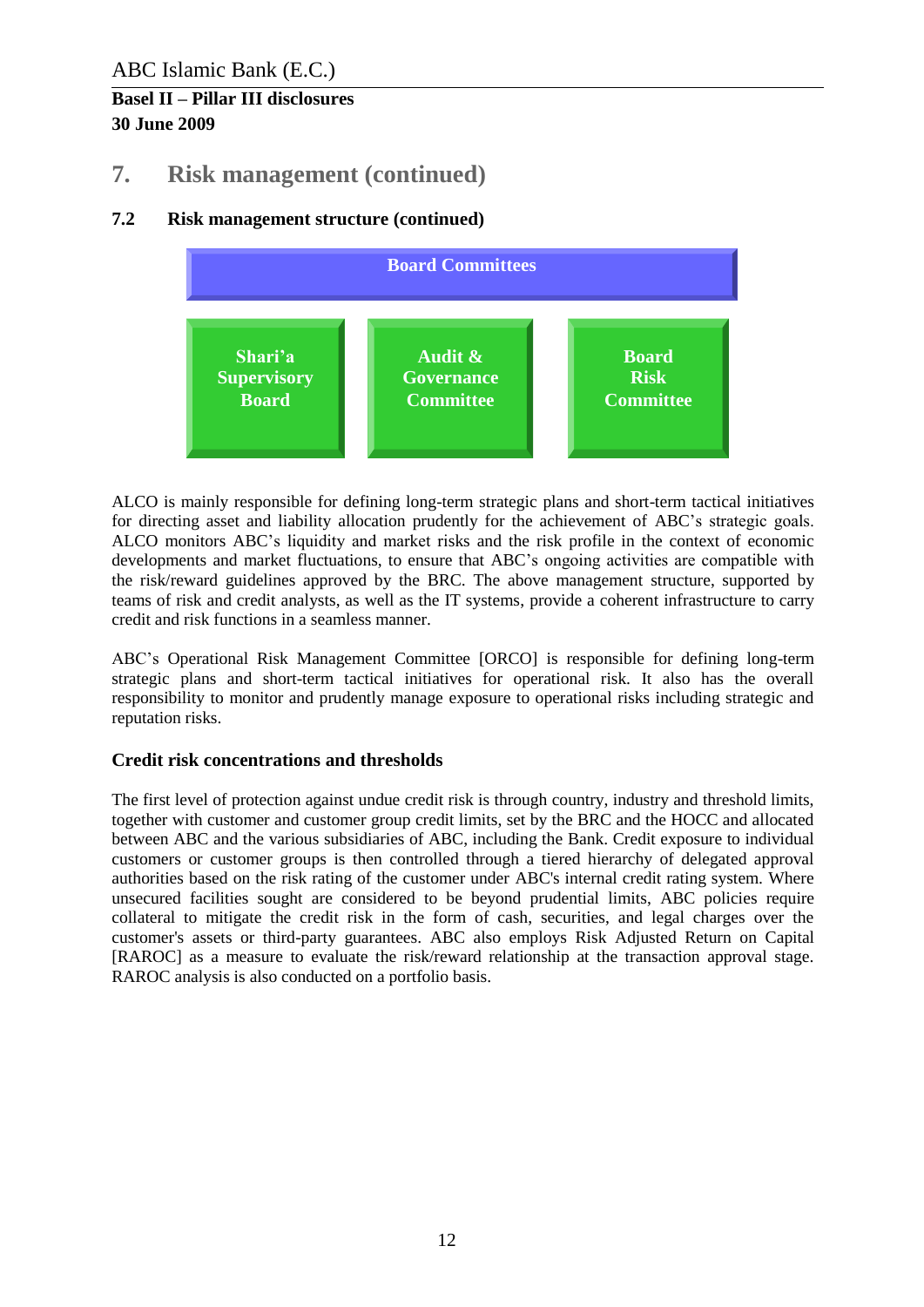### **7. Risk management (continued)**

### **7.2 Risk management structure (continued)**

#### **Credit risk concentrations and thresholds (continued)**

Single name concentrations are monitored on an individual basis. ABC's internal economic capital methodology for credit risk addresses concentration risk through the application of single-name concentration add-on. Under the CBB's single obligor regulations, banks incorporated in Bahrain are required to obtain the CBB's approval for any planned exposure to a single counterparty, or group of connected counterparties exceeding 15 percent of the regulatory capital base. This restriction applies only at the consolidated level of the ABC Group and, hence, the Bank has several exposures that exceed 15% of its capital base. However, none of these exposures exceed 15% of ABC's capital base.

As at 30 June 2009, the Group's three largest exposures in excess of 15% of the capital base are shown below:

| <b>US\$ thousands</b> | On-balance<br>sheet<br>exposure | Off-balance<br>sheet exposure | Total<br>exposure |
|-----------------------|---------------------------------|-------------------------------|-------------------|
| Counterparty A        | 180,778                         | 11.905                        | 192,683           |
| Counterparty B        | 140.387                         | $\overline{\phantom{a}}$      | 140.387           |
| Counterparty C        | 75,392                          | $\blacksquare$                | 75,392            |

#### **Excessive risk concentration**

Concentrations arise when a number of counterparties are engaged in similar business activities or activities in the same geographic region or have similar economic features that would cause their ability to meet contractual obligations to be similarly affected by changes in economic, political or other conditions. Concentrations indicate the relative sensitivity of the Group's performance to developments affecting a particular industry or geographical location.

In order to avoid excessive concentrations of risk, the ABC Group policies and procedures include specific guidelines to focus on country and counterparty limits and maintaining a diversified portfolio. Identified concentrations of credit risks are controlled and managed accordingly.

#### **Risk mitigation, collateral and other credit enhancements**

The amount and type of collateral depends on an assessment of the credit risk of the counterparty. The types of collateral held by the Group mainly include cash and guarantees from banks.

Management monitors the market value of collateral, requests additional collateral in accordance with the underlying agreement and monitors the market value of collateral obtained during its review of the adequacy of the allowance for impairment losses.

Exposures by type of Islamic financing contract that are covered by guarantees or by eligible collaterals are as follows:

| <b>US\$ thousands</b> | <b>Funded</b><br>exposures | Unfunded<br>exposures        |
|-----------------------|----------------------------|------------------------------|
| Murabaha (Guaranteed) | 183.772                    | $\qquad \qquad \blacksquare$ |
| LCs (Cash collateral) | ۰                          | 1.632                        |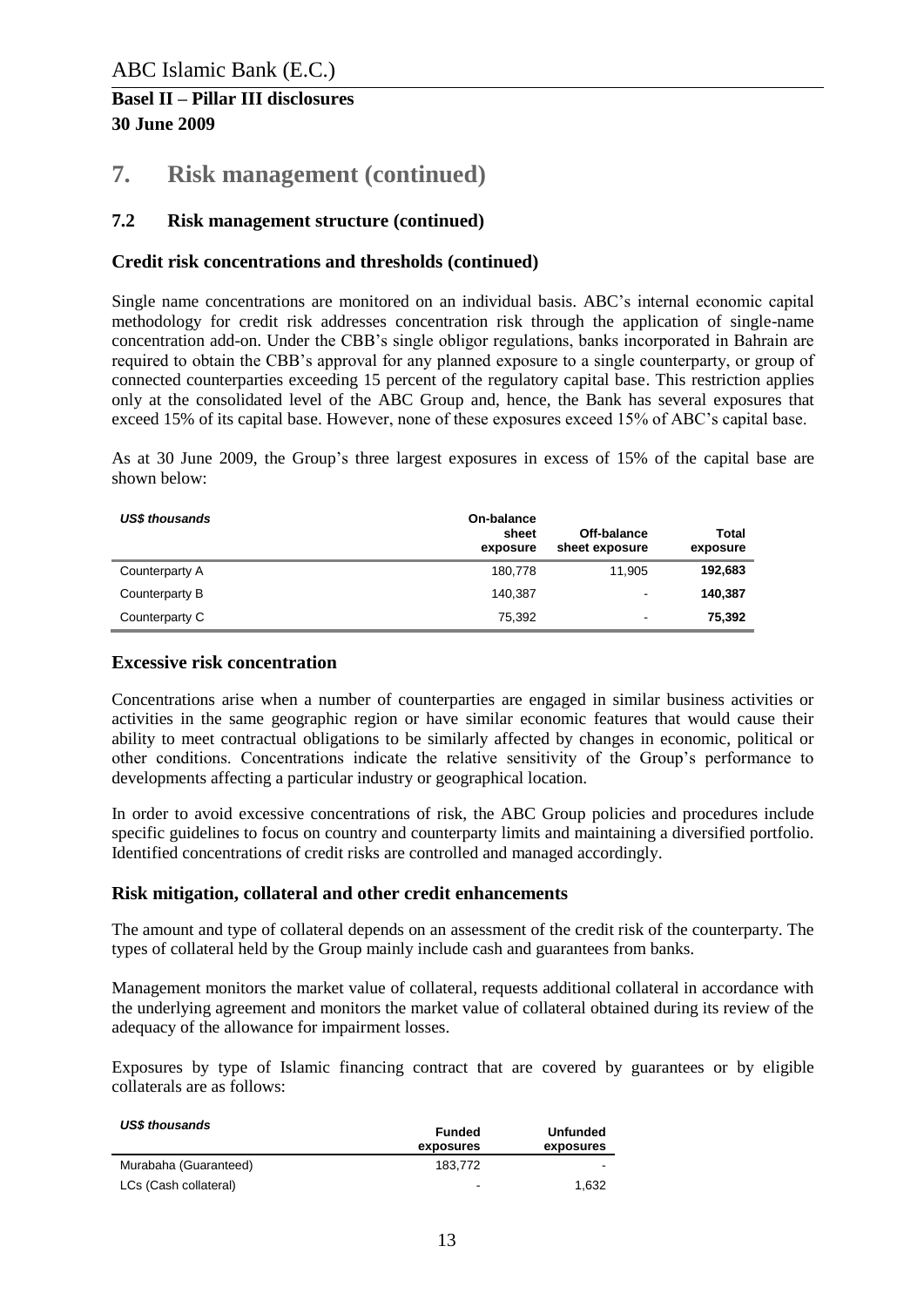### ABC Islamic Bank (E.C.)

### **Basel II – Pillar III disclosures 30 June 2009**

### **7. Risk management (continued)**

### **7.3 Geographical distribution of exposures**

The Bank's nature of business, being an Islamic Bank, results in concentration of exposures in the Muslim world. Moreover, the Bank's approved concentration of activities, which is also in line with its role within the ABC Group, has large concentration in the GCC countries, as illustrated in the table below:

#### *US\$ thousands*

| Country / region          | <b>Gross exposure</b> | Percentage of exposure |
|---------------------------|-----------------------|------------------------|
| <b>Bahrain</b>            | 179,827               | 12.15%                 |
| Saudi Arabia              | 468.330               | 31.65%                 |
| Kuwait                    | 266.846               | 18.03%                 |
| Qatar                     | 143.815               | 9.72%                  |
| <b>UAE</b>                | 374.410               | 25.30%                 |
| Oman                      | 20.032                | 1.35%                  |
| Other MENA countries      | 2.636                 | 0.18%                  |
| Other Asia                | 7.500                 | 0.51%                  |
| Europe (including Turkey) | 16,466                | 1.11%                  |
| Total                     | 1,479,862             | 100.00%                |

<span id="page-13-0"></span>The geographical distribution of gross credit exposures by major type of credit exposures can be analysed as follows:

| <b>US\$ thousands</b>      |                |                          |         |                          |                          |                |                                |                          | <b>Europe</b>          |              |
|----------------------------|----------------|--------------------------|---------|--------------------------|--------------------------|----------------|--------------------------------|--------------------------|------------------------|--------------|
| Type of financing / region | <b>Bahrain</b> | Saudi<br>Arabia          | Kuwait  | Qatar                    | <b>UAE</b>               | Oman           | <b>Other MENA</b><br>countries | <b>Other Asia</b>        | (including)<br>Turkey) | <b>Total</b> |
| Sovereigns                 | 30,660         | $\overline{\phantom{a}}$ |         |                          | 47,342                   |                | ۰                              | 7,500                    | $\blacksquare$         | 85,502       |
| Claims on PSEs             | 89,819         | $\blacksquare$           |         |                          |                          |                |                                |                          |                        | 89,819       |
| Claims on banks            | 48,429         | $\sim$                   | 81.869  | $\blacksquare$           | 56,019                   | $\blacksquare$ | 2,317                          | $\overline{\phantom{0}}$ | 16,466                 | 205,100      |
| Claims on corporates       | $\sim$         | 296,838                  | 89,597  | 105,477                  | 271,049                  |                | 319                            |                          | -                      | 763,280      |
| Past due exposures         | 4.069          | 56.978                   | 67,600  | $\overline{\phantom{0}}$ | ۰                        |                | $\blacksquare$                 |                          | $\blacksquare$         | 128,647      |
| Equity portfolio           | 6,175          | $\blacksquare$           |         |                          | $\overline{\phantom{0}}$ |                | -                              |                          |                        | 6,175        |
| Project finance            | $\sim$         | 114.514                  | 27.780  | 38,338                   | $\,$ $\,$                | 20,032         | -                              |                          | $\blacksquare$         | 200,664      |
| Other exposures            | 675            | $\overline{\phantom{a}}$ |         |                          |                          |                |                                |                          |                        | 675          |
| <b>Total</b>               | 179,827        | 468.330                  | 266.846 | 143,815                  | 374.410                  | 20,032         | 2,636                          | 7,500                    | 16.466                 | 1,479,862    |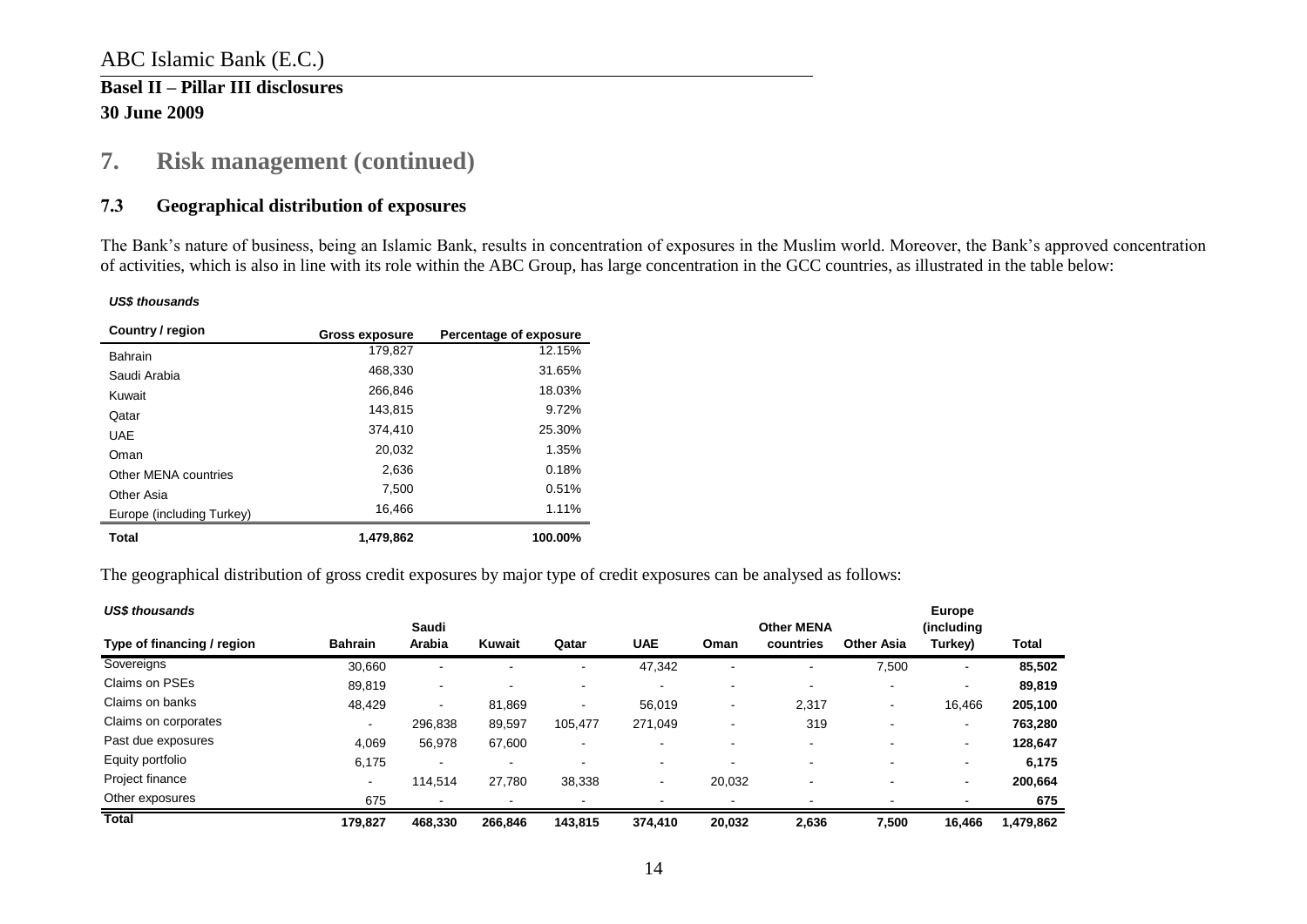### ABC Islamic Bank (E.C.)

### **Basel II – Pillar III disclosures 30 June 2009**

# **7. Risk management (continued)**

### **7.4 Industrial sector analysis of the exposures**

The industrial sector analysis of exposures is as follows:

| <b>US\$ thousands</b>         | <b>Gross</b><br>exposure | <b>Funded</b><br>exposure | <b>Unfunded</b><br>exposure |
|-------------------------------|--------------------------|---------------------------|-----------------------------|
| <b>Financial institutions</b> | 311,770                  | 309,453                   | 2,317                       |
| Real estate                   | 378,703                  | 372,750                   | 5,953                       |
| Metals                        | 109,243                  | 105,335                   | 3,908                       |
| <b>Utilities</b>              | 110,654                  | 110,654                   |                             |
| Energy                        | 294,590                  | 276,842                   | 17,748                      |
| Communication                 | 50,219                   | 50,219                    |                             |
| Trading                       | 43,832                   | 40,265                    | 3,567                       |
| Government                    | 63,180                   | 55,680                    | 7,500                       |
| Transportation                | 21,006                   | 21,006                    |                             |
| Other industries              | 96,665                   | 92,916                    | 3,749                       |
| Total                         | 1,479,862                | 1.435.120                 | 44.742                      |

The industrial sector analysis of gross credit exposures by major types of credit exposures can be analysed as follows:

<span id="page-14-0"></span>

| <b>US\$ thousands</b>        |                                         |                    |               |                          |                          |                          |                |                          |                     |                          |           |
|------------------------------|-----------------------------------------|--------------------|---------------|--------------------------|--------------------------|--------------------------|----------------|--------------------------|---------------------|--------------------------|-----------|
| Type of financing / industry | <b>Financial</b><br><i>institutions</i> | <b>Real estate</b> | <b>Metals</b> | <b>Utilities</b>         | Energy                   | Commun-<br>ication       | <b>Trading</b> | Government               | Transpor-<br>tation | Other<br>industries      | Total     |
| Sovereigns                   | ۰                                       | $\sim$             | $\sim$        | 47,342                   | $\overline{\phantom{a}}$ | ۰                        |                | 38,160                   |                     | $\overline{\phantom{a}}$ | 85,502    |
| Claims on PSEs               | ۰                                       | $\sim$             | 47,698        | $\blacksquare$           | 17,101                   | $\overline{\phantom{a}}$ |                | 25,020                   |                     | $\sim$                   | 89,819    |
| Claims on banks              | 205.100                                 | $\sim$             | $\sim$        | $\overline{\phantom{0}}$ | . .                      |                          |                | $\overline{\phantom{a}}$ |                     | $\,$ $\,$                | 205,100   |
| Claims on corporates         | 28,151                                  | 360,547            | 320           | 63,312                   | 135,060                  | 50,219                   | 8,000          | $\overline{\phantom{a}}$ | 21,006              | 96,665                   | 763,280   |
| Past due exposures           | 71,669                                  | $\sim$             | 27,587        | $\overline{\phantom{0}}$ |                          | $\,$                     | 29,391         | $\overline{\phantom{0}}$ |                     | $\overline{\phantom{a}}$ | 128,647   |
| Equity portfolio             | 6,175                                   | $\sim$             | -             | $\overline{\phantom{0}}$ |                          |                          |                |                          |                     | $\overline{\phantom{a}}$ | 6,175     |
| Project finance              | ۰                                       | 18,156             | 33,638        | $\,$                     | 142,429                  | $\overline{\phantom{a}}$ | 6,441          |                          |                     | $\,$ $\,$                | 200,664   |
| Other exposures              | 675                                     |                    | $\sim$        |                          |                          |                          |                |                          |                     |                          | 675       |
| <b>Total</b>                 | 311,770                                 | 378.703            | 109.243       | 110.654                  | 294,590                  | 50.219                   | 43,832         | 63,180                   | 21,006              | 96.665                   | 1,479,862 |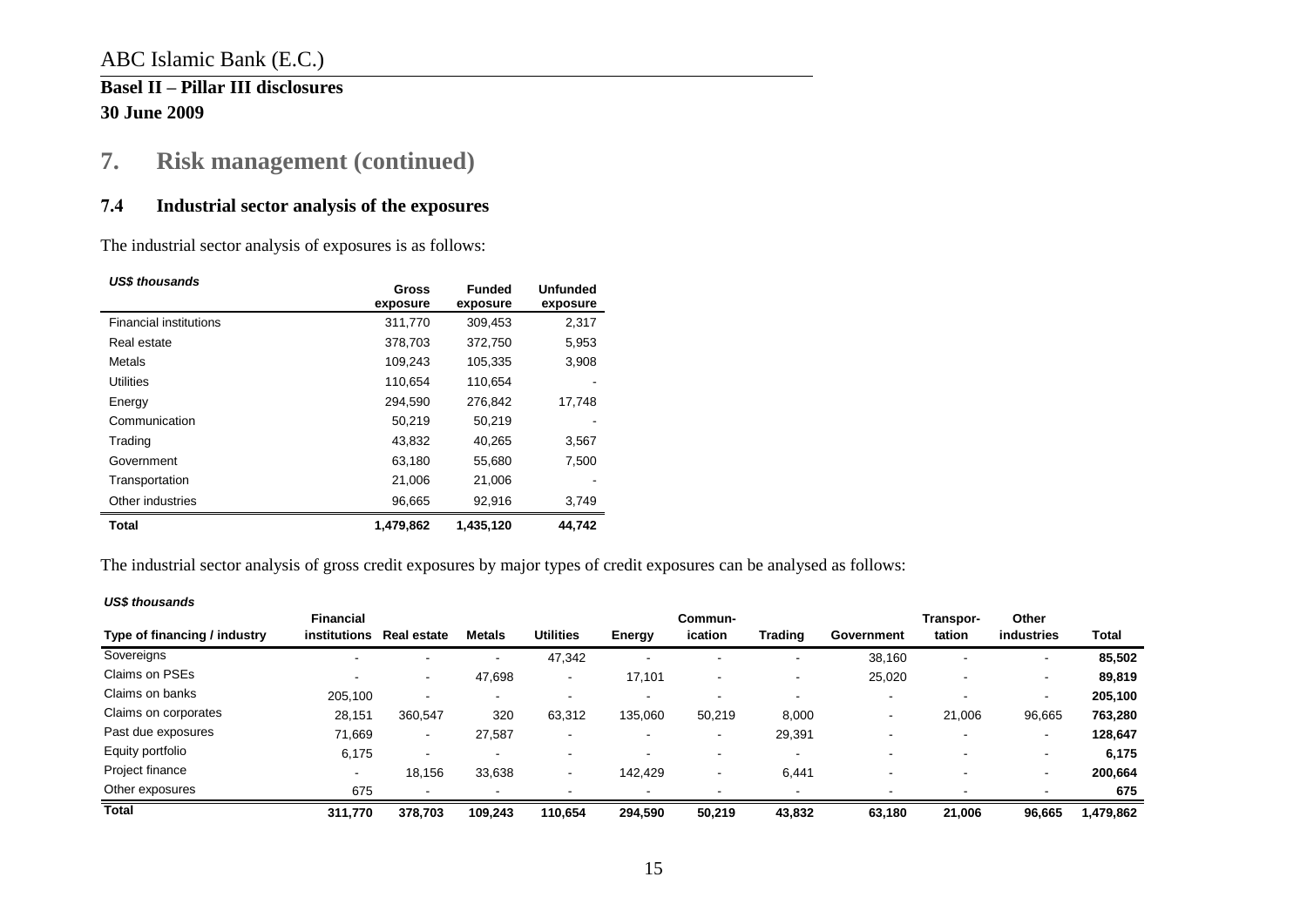### **7. Risk management (continued)**

### <span id="page-15-0"></span>**7.5 Exposure by external credit rating**

The Group uses external ratings from Standard & Poor's, Moody's, Fitch Ratings and Capital Intelligence [accredited External Credit Assessment Institutions (ECAI's)]. The breakdown of the Group's exposure into rated and unrated categories is as follows:

| <b>USS thousands</b> | <b>Gross credit</b><br>exposure | Rated<br>exposure | <b>Unrated</b><br>exposure |
|----------------------|---------------------------------|-------------------|----------------------------|
| Sovereigns           | 85,502                          | 30,660            | 54,842                     |
| Claims on PSEs       | 89,819                          |                   | 89,819                     |
| Claims on banks      | 205,100                         | 202,783           | 2,317                      |
| Claims on corporates | 763,280                         | 25.058            | 738,222                    |
| Past due exposures   | 128,647                         |                   | 128.647                    |
| Equity portfolio     | 6.175                           | 6,175             |                            |
| Project finance      | 200,664                         |                   | 200,664                    |
| Other exposures      | 675                             |                   | 675                        |
| <b>Total</b>         | 1,479,862                       | 264,676           | 1,215,186                  |

It is the Group's policy to maintain accurate and consistent risk ratings across the credit portfolio through its internal risk rating system. Risk ratings are supported by a variety of financial analytics, combined with processed market information, to provide the main inputs for the measurement of counterparty credit risk. All internal ratings are tailored to the various categories, are derived in accordance with ABC's credit policy, and are assessed and updated regularly. Each risk rating class is mapped to grades equivalent to Standard & Poor's, Moody's, Fitch Ratings and Capital Intelligence.



Percentages have been calculated internally based on the sum of funded counterparty exposure and unfunded exposures before applying credit conversion factors.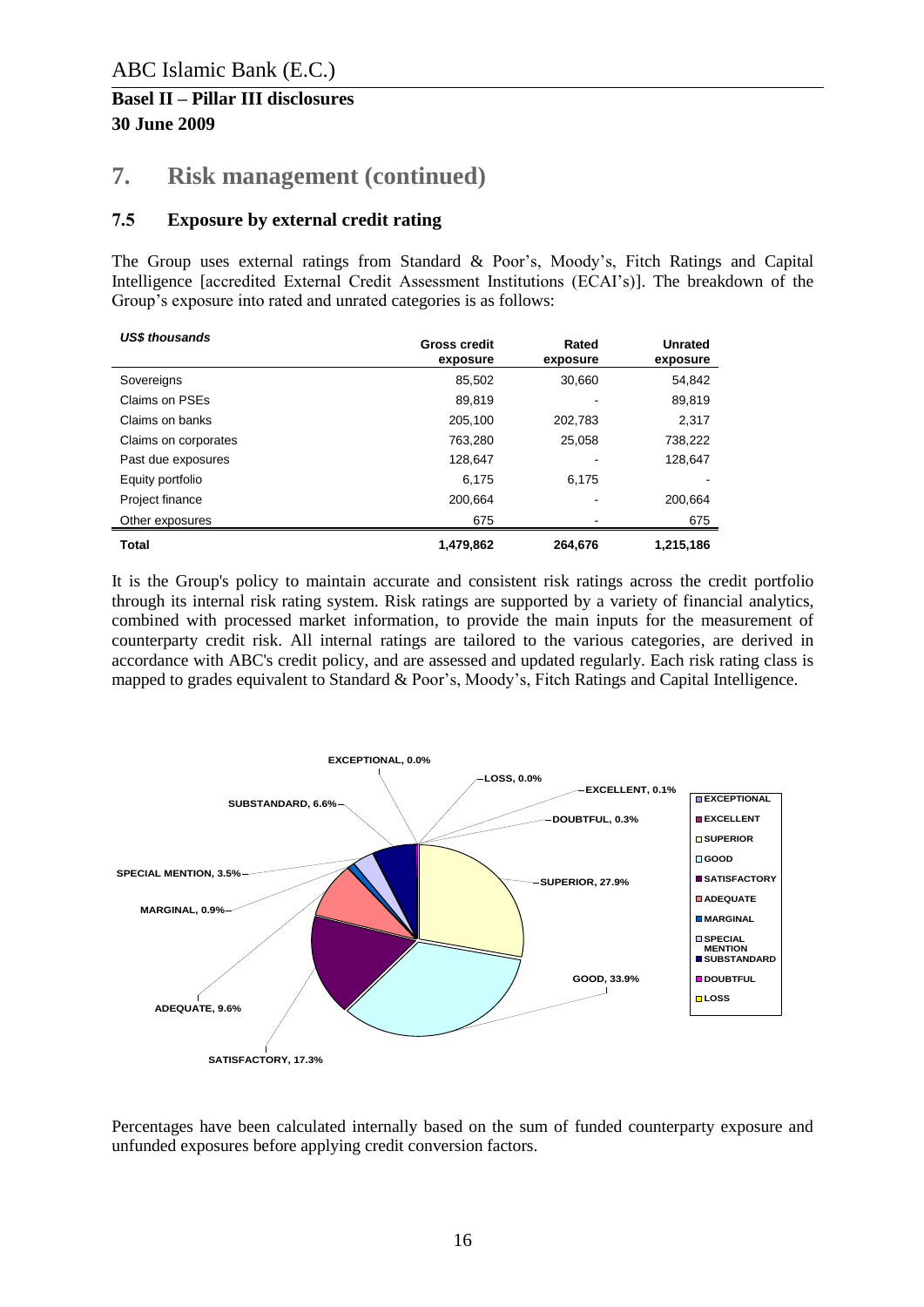### **7. Risk management (continued)**

#### <span id="page-16-0"></span>**7.6 Maturity analysis of funded exposures**

Residual contractual maturity analysis of the Group's major types of funded credit exposures, amounting to US\$ 1,435,120 thousand, is as follows:

| <b>US\$</b> thousands | Within |                   |                   |                          | Total -<br>within |                  |                   |                    | Total -           |                          |           |
|-----------------------|--------|-------------------|-------------------|--------------------------|-------------------|------------------|-------------------|--------------------|-------------------|--------------------------|-----------|
|                       | month  | $1 - 3$<br>months | $3 - 6$<br>months | $6 - 12$<br>months       | 12<br>months      | $1 - 5$<br>years | $5 - 10$<br>years | $10 - 20$<br>vears | over 12<br>months | <b>Undated</b>           | Total     |
| Sovereigns            | ٠      | 1,717             | 1,458             | 2,917                    | 6,092             | 53,940           | 17,917            | ٠                  | 71,857            | 53                       | 78,002    |
| Claims on PSEs        | ٠      | ٠                 | 11,445            | 24,401                   | 35,846            | 46,724           | 7,249             | ٠                  | 53,973            | ۰                        | 89,819    |
| Claims on banks       | 13,426 | 31,138            | 33,317            | 10,294                   | 88,175            | 114,608          |                   | $\blacksquare$     | 114,608           | ٠                        | 202,783   |
| Claims on corporates  | 23,354 | 2,813             | 76,912            | 53,785                   | 156,864           | 459.367          | 93,151            | 28,674             | 581,192           | ٠                        | 738,056   |
| Past due exposures    |        |                   |                   |                          |                   | $\sim$           | 128,647           | $\blacksquare$     | 128,647           | ٠                        | 128,647   |
| Equity portfolio      | ٠      |                   |                   | $\overline{\phantom{0}}$ |                   | ٠                | ٠                 | 6,175              | 6,175             | $\overline{\phantom{a}}$ | 6,175     |
| Project finance       | 3,776  | 605               | 1,729             | 3,162                    | 9,272             | 43,497           | 77,799            | 60,395             | 181,691           | ٠                        | 190,963   |
| Other exposures       |        |                   |                   |                          |                   |                  |                   |                    | $\blacksquare$    | 675                      | 675       |
| <b>Total</b>          | 40,556 | 36,273            | 124,861           | 94,559                   | 296,249           | 718,136          | 324,763           | 95,244             | 1,138,143         | 728                      | 1,435,120 |

#### <span id="page-16-1"></span>**7.7 Maturity analysis of unfunded exposures**

| <b>US\$ thousands</b> | Within<br>month | $1 - 3$<br>months        | $3-6$<br>months | $6 - 12$<br>months | Total<br>within<br>12<br>months | 1-5<br>years | $5 - 10$<br>years | 10-20<br>years | Total<br>Over<br>12<br>months | <b>Total</b> |
|-----------------------|-----------------|--------------------------|-----------------|--------------------|---------------------------------|--------------|-------------------|----------------|-------------------------------|--------------|
| Sovereigns            |                 | $\overline{\phantom{0}}$ | $\blacksquare$  |                    | ۰                               | 7,500        |                   | ۰.             | 7.500                         | 7,500        |
| Claims on banks       | $\,$            | $\sim$                   | 2.317           |                    | 2.317                           |              |                   |                | $\blacksquare$                | 2,317        |
| Claims on corporates  | 3,750           | -                        | $\blacksquare$  | $\blacksquare$     | 3,750                           | 2.174        | 13.072            | 6,228          | 21.474                        | 25,224       |
| Project finance       | $\,$            | -                        | $\,$            |                    | ٠                               | 3,567        | ۰.                | 6.134          | 9.701                         | 9,701        |
| <b>Total</b>          | 3,750           | ٠                        | 2,317           |                    | 6.067                           | 13.241       | 13,072            | 12,362         | 38,675                        | 44,742       |

The residual contractual maturity analysis of unfunded exposures is as follows:

Unfunded exposures include credit-related financial instruments, comprising of letters of credit, guarantees and commitments.

For credit-related contingent items, the nominal value is converted to an exposure through the application of a credit conversion factor [CCF]. The CCF is at 20%, 50% or 100% depending on the type of contingent item, and is used to convert off-balance sheet notional amounts into an equivalent on-balance sheet exposure.

Undrawn facilities and other commitments represent commitments that have not been drawn down or utilised at the reporting date. The nominal amount provides the calculation base to which a CCF is applied for calculating the exposure. CCF ranges between 20% and 50% for commitments with original maturity of up to one year and over one year respectively and 0% CCF is applicable for commitments which can be unconditionally cancelled at any time.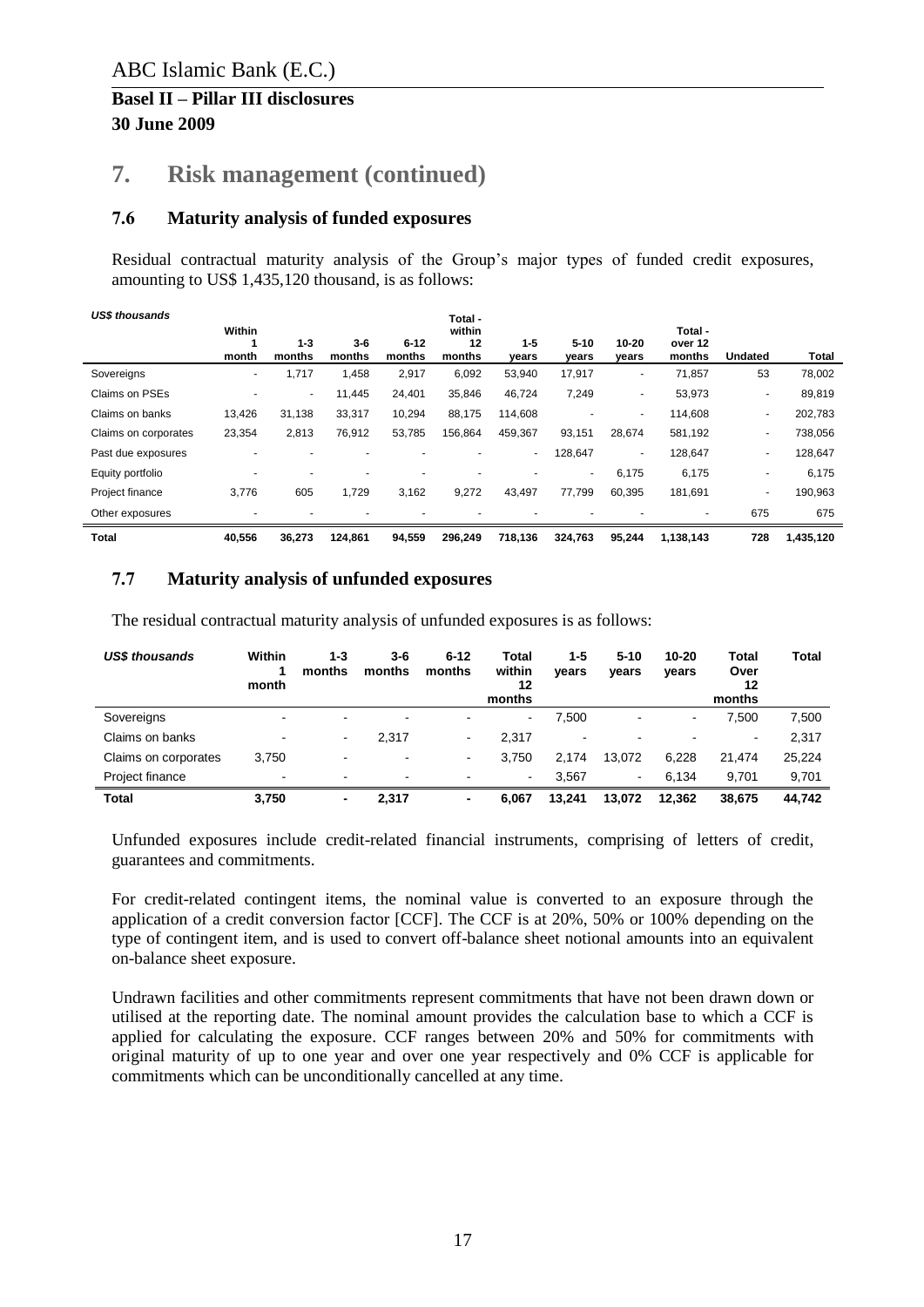### **7. Risk management (continued)**

### **7.7 Maturity analysis of unfunded exposures (continued)**

The table below summarises the notional principal amounts and the relative exposures before applying credit risk mitigation:

#### *US\$ thousands*

|                                                                            | <b>Notional principal</b> | Credit exposure* |
|----------------------------------------------------------------------------|---------------------------|------------------|
| Short-term self-liquidating trade and transaction-related contingent items | 7,102                     | 637              |
| Direct credit substitutes, guarantees and acceptances                      | 897                       |                  |
| Undrawn facilities and other commitments                                   | 84.850                    | 40,942           |
|                                                                            |                           |                  |
| <b>RWA for contingent items</b>                                            |                           | 41.579           |

\* Credit exposure is after applying CCF.

At 30 June 2009, the Group held cash collaterals in relation to credit-related contingent items amounting to US\$ 1,632 thousand.

#### **Penalties imposed on customers**

During the period, no penalties were imposed on customers.

#### <span id="page-17-0"></span>**7.8 Impairment of assets**

#### **Impairment and un-collectability of financial assets**

An assessment is made at each quarter end to determine whether there is objective evidence that a specific financial asset or group of financial assets may be impaired. If such evidence exists, an impairment loss is recognised in the consolidated statement of income.

Evidence of impairment may include indications that the counterparty or a group of counterparties is experiencing significant financial difficulty, default or delinquency in profit or principal payments, the probability that they will enter bankruptcy or other financial re-organisation and, where observable data indicates, that there is a measurable decrease in the estimated future cash flows such as changes in arrears or economic conditions that correlate with defaults.

Impairment is determined as follows:

- (a) for assets carried at amortised cost, impairment is based on the present value of estimated future cash flows discounted at the original effective profit rate;
- (b) for assets carried at fair value, impairment is the difference between cost and fair value; and
- (c) for assets carried at cost, impairment is based on the present value of estimated future cash flows discounted at the current market rate of return for a similar financial asset.

The Group uses the provision account to record impairments except for equity and similar investments, which are written down, with future increases in their fair value being recognised directly in equity.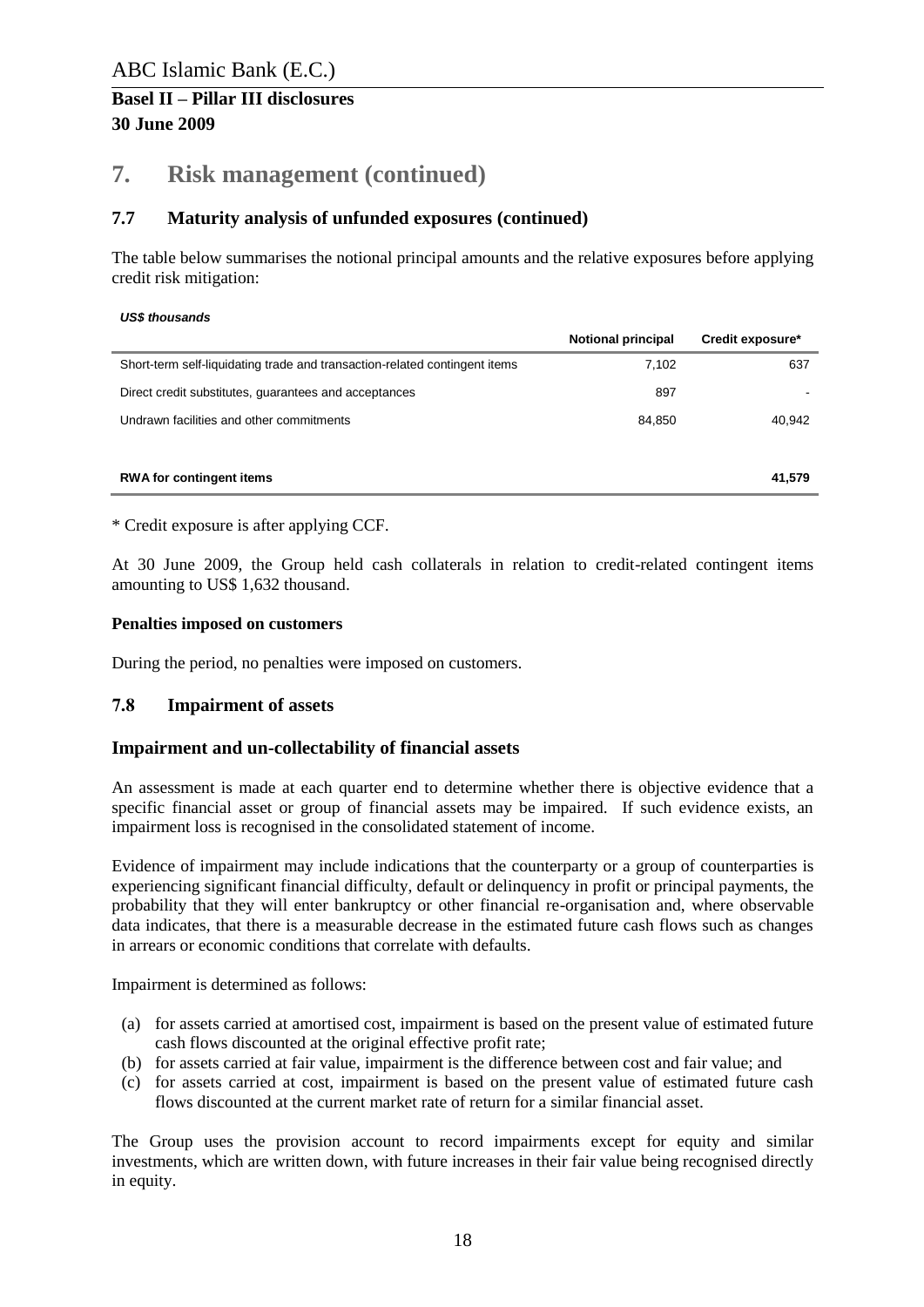### **7. Risk management (continued)**

### **7.8 Impairment of assets (continued)**

### **Impairment losses on financial assets**

On a quarterly basis the Group assesses whether any provision for impairment should be recorded in the consolidated statement of income. In particular, considerable judgment by management is required in the estimation of the amount and timing of future cash flows when determining the level of provision required. Such estimates are necessarily based on assumptions about several factors involving varying degrees of judgment and uncertainty, and actual results may differ resulting in future changes in such provisions.

#### **Impairment against specific groups of financial assets**

In addition to specific provisions against individually significant facilities and investments, the Group also makes a provision to cover impairment against specific group of financial assets where there is a measurable decrease in estimated future cash flows. This provision is based on any deterioration in the internal grade of the financial asset since it was granted. The amount of provision is based on the historical loss pattern for facilities within each grading and is adjusted to reflect current economic changes.

The internal grading process takes into consideration factors such as collateral held, deterioration in country risk, industry and technological obsolescence, as well as identified structural weakness or deterioration in cash flows.

### <span id="page-18-0"></span>**7.9 Market risk**

Market risk is the risk that the Group's earnings or capital, or its ability to support its business strategy, will be impacted by changes in market rates or prices related to profit rates, equity prices, credit spreads, foreign exchange rates and commodity prices.

ABC has established risk management policies and limits within which exposure to market risk is monitored, measured and controlled by the Market Risk Management [MRM] with strategic oversight exercised by ABC's ALCO. MRM is responsible for developing and implementing market risk policy and risk measuring / monitoring methodology and for reviewing all new trading and investment products and product limits prior to ALCO approval. MRM's core responsibility is to measure, report, monitor and control market risk.

The Group classifies market risk into the following:

#### **Non-trading market risk in securities**

Non-trading market risk arises from market factors impacting securities that are held for long-term investment.

#### **Asset and liability risk**

Non-trading asset and liability risk exposures arise where the re-pricing characteristics of the Group's assets do not match with those of liabilities.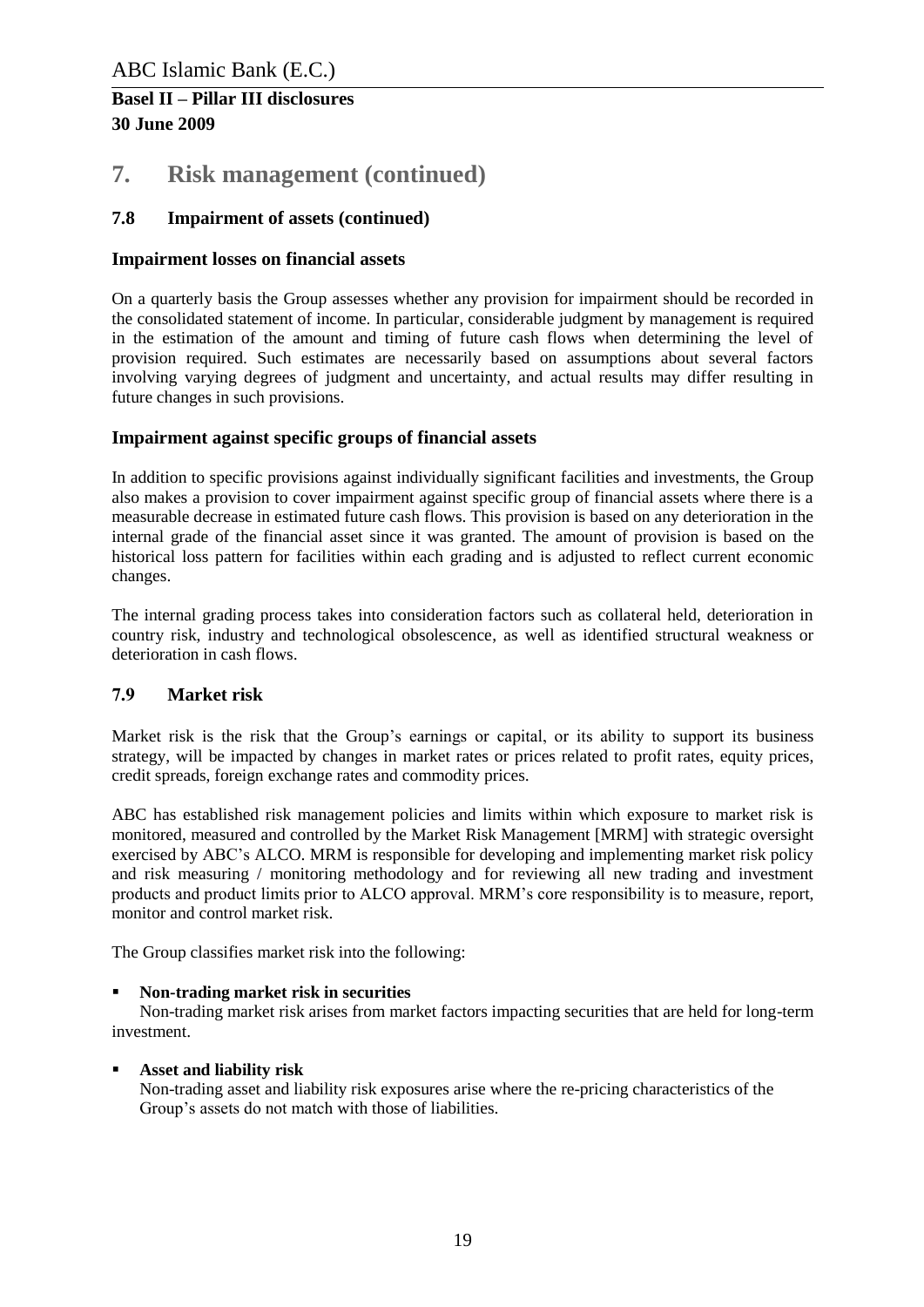### **7. Risk management (continued)**

### **7.9 Market risk (continued)**

#### **Liquidity Risk**

Liquidity risk is the risk that maturing and encashable assets may not cover cash flow obligations (liabilities). In this respect, the Bank is supported by ABC, through the provision of a line of credit to cover any shortfall in liquidity. Accordingly, the Bank's liquidity needs are taken into consideration in ABC's liquidity management.

As there is no specific measure that reflects all aspects of market risk, ABC analyses risk using various risk measures, reporting results to senior management.

The measurement techniques used to measure and control market risk are:

- **Value-at-Risk [VaR]**
- Basis Point Value [BPV]
- Stress Testing
- Non-Technical Risk Measures

On an annual basis, ABC's BRC reviews and approves VaR trading limits, BPV trading and investment Limits, Options Stress Testing Trading Limits, and Non-Technical Trading and Investment Limits.

It should be noted that the Bank applies BPV on the sukuk portfolio and the non-technical risk measures in its liquidity management at the Bank level. For the non-technical measures, notional limits are set for investment products, which are approved by the Board Risk Committee.

#### **a. Currency risk**

The Group is exposed to foreign exchange rate risk through its structural positions. In general, the Group uses matched currency funding to eliminate such a risk.

#### **b. Profit rate risk**

Profit rate risk arises from the possibility that changes in profit rates will affect future profitability or the fair values of financial instruments. The Group is exposed to profit rate risk as a result of mismatches of profit rate re-pricing of assets and liabilities. The most prominent market risk factor for the Bank is profit rates. This risk is minimised as the Group's rate sensitive assets and liabilities are mostly floating rate, where the duration risk is lower. In general, the Group translates fixed rate instruments to floating rate to better manage the duration in the asset book.

#### **c. Commodity risk (price risk)**

The Bank would be exposed to commodity risk if it holds commodity for its Murabaha transactions. However, in order to minimise or eliminate this risk, the Bank limits its holding of commodity to the day of the transaction and it settles its position for each specific transaction, hence eliminating overnight price risk in the commodities traded.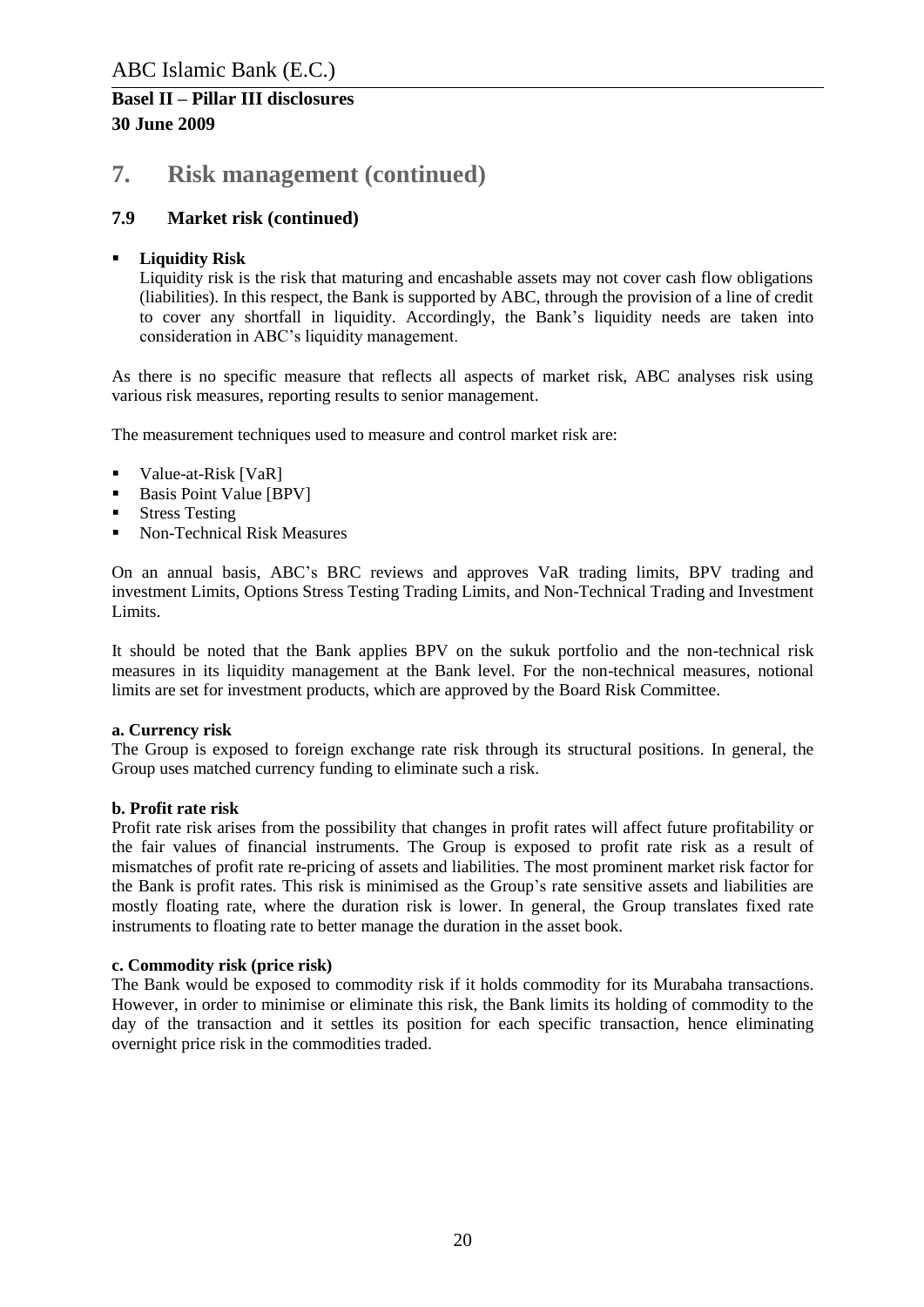### **7. Risk management (continued)**

### **7.9 Market risk (continued)**

#### **d. Profit Rate Risk in the Banking Book [PRRBB]**

The Bank uses the BPV approach to control PRRBB. BPV measures changes in economic value resulting from changes in profit rates. In the BPV methodology, the modified duration approach and, for some products, the effective duration approach is used to measure the PRRBB. Modified duration is a good measure of linear risk for profit rate sensitive products.

The BPV measure incorporates the entire rate sensitive segment of the balance sheet for the Group and is classified into appropriate buckets. Non-maturity profit rate sensitive assets and liabilities are bucketed in the short term. Equity is excluded from these computations.

As at 30 June 2009, an immediate shift by 25 basis points in profit rates would potentially impact the Group's economic value by US\$ 5,743 thousand.

### <span id="page-20-0"></span>**7.10 Equity position risk**

Equity position risk arises from the possibility that changes in the price of equities or equity indices will affect future profitability or the fair values of financial instruments. As of the reporting date, the Bank had an equity position amounting to US\$ 6,175 thousand.

#### <span id="page-20-1"></span>**7.11 Business risk**

Business risk represents the earnings volatility inherent in all business activities due to the uncertainty of revenues and costs associated with changes in the economic and competitive environment. Business risk is evaluated through a Business and Strategy Development Process. A Risk Budget is developed at the start of each year along with a Business Plan. Subsequently, the actual quarterly performance is compared with budget, including the historical volatility in earnings, and the detailed financial budget, which supports both the decision making and the planning process.

### <span id="page-20-2"></span>**7.12 Liquidity risk**

The Group's principal sources of liquidity are deposits placed with the ABC Clearing Company or funds raised through commodity Murabahas. However, for any shortfall in liquidity, the Bank relies on the Parent Bank; hence, the Bank's liquidity needs are taken into consideration in ABC's liquidity management process. ABC maintains liquid assets at prudential levels to ensure that cash can quickly be made available to honour all its obligations, even under adverse conditions. ABC is generally in a position of excess liquidity, its principal sources of liquidity being its deposit base, liquidity derived from its operations and inter-bank borrowings. The Minimum Liquidity Guideline [MLG] is used to manage and monitor daily liquidity. The MLG represents the minimum number of days ABC can survive the combined outflow of all deposits and contractual draw-downs under market value driven encashability scenarios.

In addition, an internal liquidity / maturity profile is generated to summarise the actual liquidity gaps versus the revised gaps based on internal assumptions.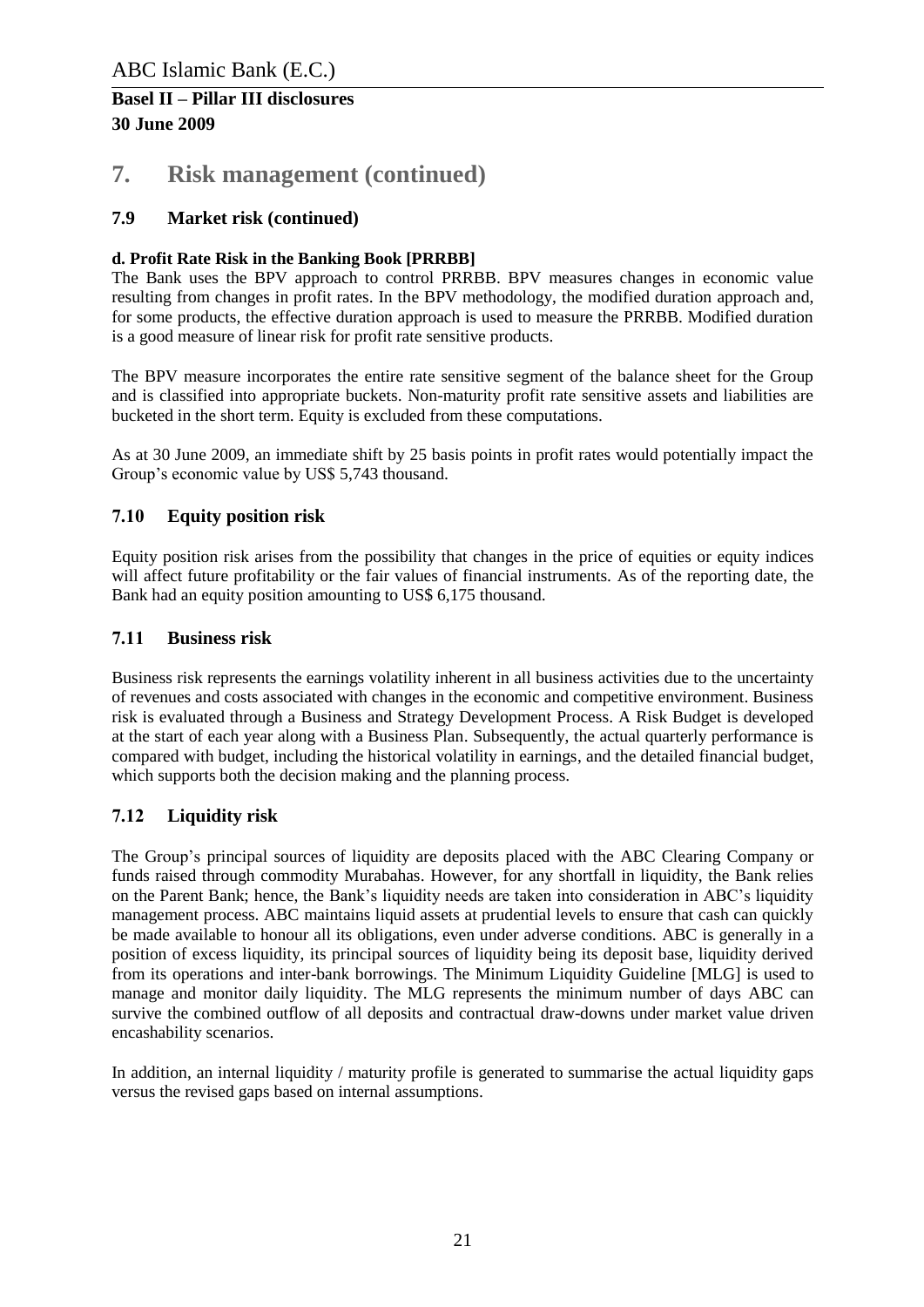### **7. Risk management (continued)**

### <span id="page-21-0"></span>**7.13 Operational risk**

Operational risk is defined as the risk of loss resulting from inadequate or failed internal processes or systems, or from external events. Operational risk is inherent in all business activities and can never be eliminated entirely; however, shareholder value can be preserved and enhanced by managing, mitigating and, in some cases, insuring against operational risk. To achieve this goal, ABC has developed an operational risk framework, which includes identification, measurement, management, monitoring and risk control / mitigation elements. A variety of underlying processes are being deployed across ABC including risk and control self-assessments, Key Risk Indicators [KRI], event management, new product review, approval processes and business contingency plans.

ABC intends to make operational risk transparent throughout the enterprise, to which end processes are being developed to provide for regular reporting of relevant operational risk management information to business management, senior management, the Operational Risk Committee of ABC, the BRC of ABC and the Board of Directors.

ABC's policy dictates that the operational functions of booking, recording and monitoring of transactions are carried out by staff that are independent of the individuals initiating the transactions. Each business line – including Operations, Information Technology, Human Resources, Legal  $\&$ Compliance and Financial Control - is further responsible for employing the aforementioned framework processes and control programmes to manage its operational risk within the guidelines established by the Group's policy, and to develop internal procedures that comply with these policies. To ensure that all operational risks to which the Group is exposed are adequately managed, support functions are also involved in the identification, measurement, management, monitoring and control / mitigation of operational risk, as appropriate.

### <span id="page-21-1"></span>**7.14 Legal risk**

Inadequate documentation, legal and regulatory incapacity, insufficient authority of a counterparty and contract invalidity or unenforceability are all examples of legal risk. Identification and management of this risk are the responsibilities of the Head Office Legal & Compliance Department [LCD] and are carried out through consultation with internal and external legal counsels, together with close monitoring of the litigation cases involving the Group, as well as ABC.

### <span id="page-21-2"></span>**8. Capital management**

### **Internal Capital Adequacy Assessment Process [ICAAP]**

The Group's capital management aims to maintain an optimum level of capital to enable it to pursue strategies that build long-term shareholder value, whilst always meeting minimum regulatory ratio requirements. The diagram below illustrates this concept: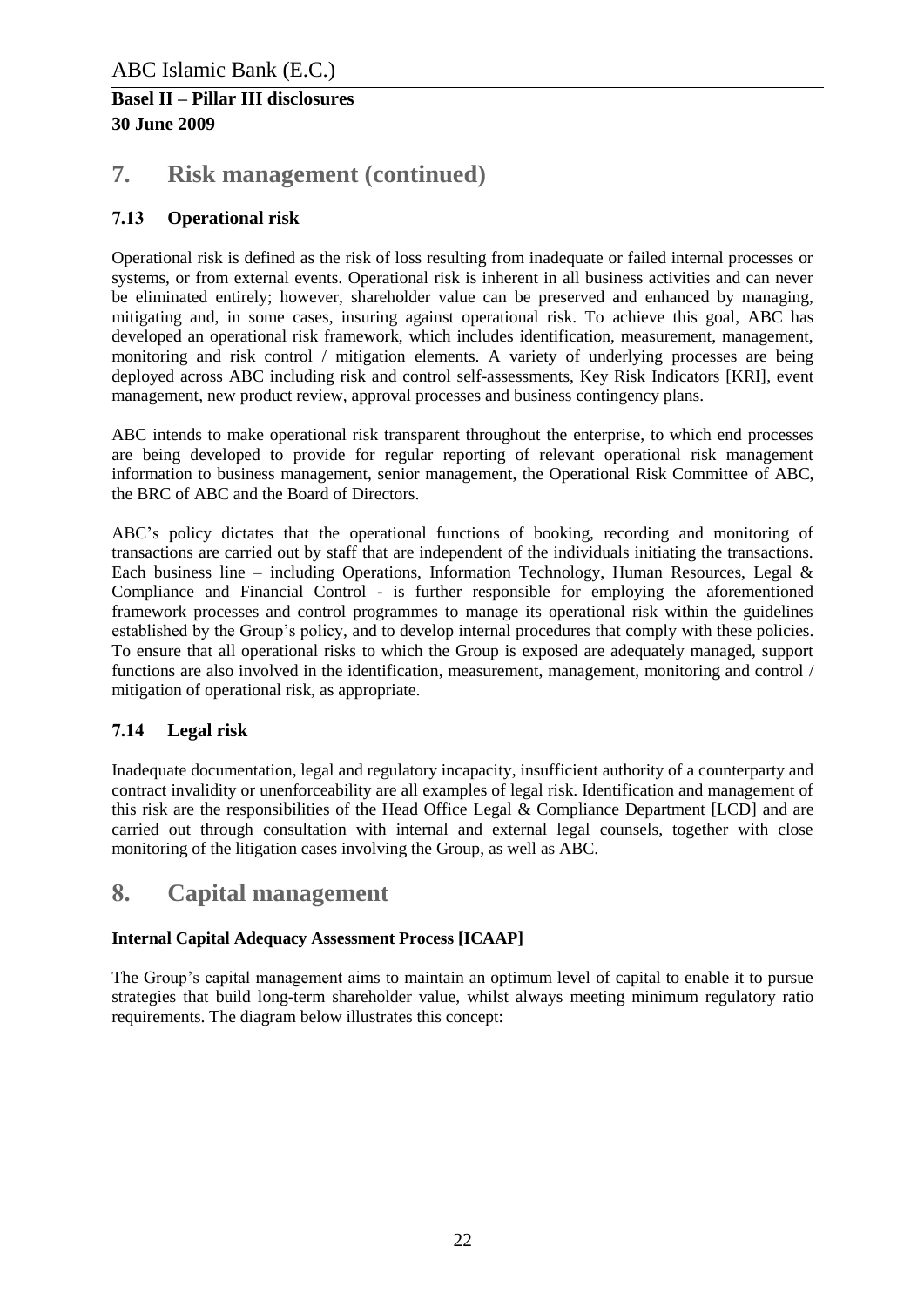# **8. Capital management (continued)**



The key principles driving capital management at the Group include:

- Adequate capital is maintained as buffer for unexpected losses to protect stakeholders, i.e. shareholders and depositors; and
- Maximise return on capital and generate sustainable returns above the cost of capital.

The Group seeks to achieve the following goals by implementing an effective capital management framework:

- **Effective internal capital adequacy;**
- Meet the regulatory capital adequacy ratios and have a prudent buffer;
- Generate sufficient capital to support overall business strategy; and
- Integrate capital allocation decisions with strategic and financial planning process.

In addition, to prepare itself for compliance with the Foundation Internal Ratings-Based [FIRB] requirements, the Group has developed an ICAAP framework. The purpose of the ICAAP framework is to document the Group's structured process for the ongoing assessment of the Group's overall capital adequacy in relation to the Group's risk profile and a strategy for capital management as set out in Principle 1 of Basel II Pillar II.

This framework outlines the Group's risk strategy, capital objectives, methodology used to measure internal capital, the related assumptions underpinning the methodologies and a set of processes for capital management such as reviewing, monitoring and controlling capital usage and allocation, including:

 In January 2008, the CBB issued ICAAP guidelines for capital management. Within this framework the risk strategy as approved by the Board is incorporated, underscoring Board and senior management responsibility and oversight. The risk strategy document outlines the Group's risk appetite, capital adequacy goals and risk targets.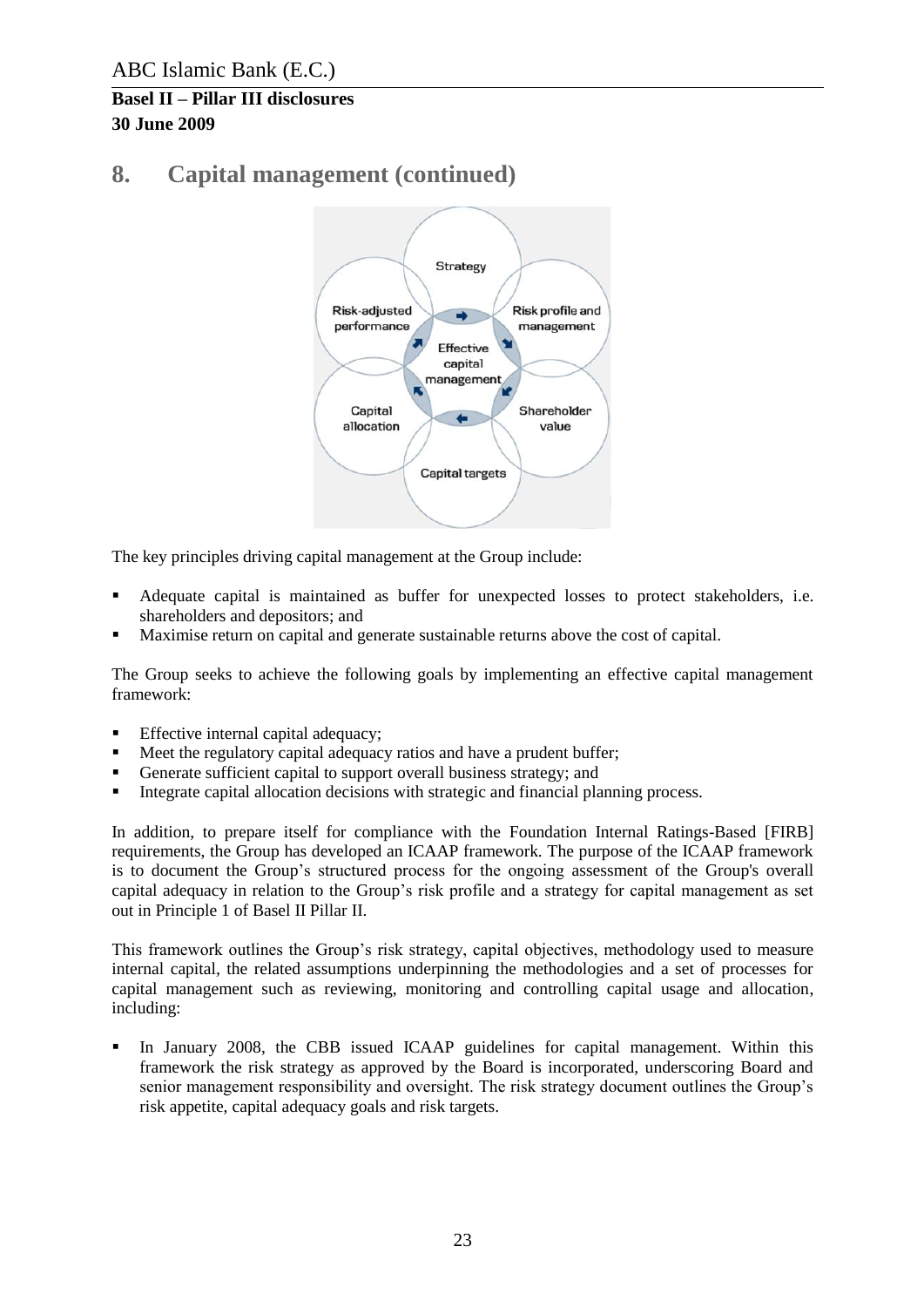### **8. Capital management (continued)**

- The Group has an integrated approach to risk strategy and business strategy which analyses current and future capital requirements in relation to strategic objectives as part of the annual business planning process. The Business Plan is used in estimating the economic capital projections. In addition, throughout the year, as part of the process, actual usage is monitored against the projections.
- Comprehensive assessment of economic capital, i.e. credit, market and operational risks, and processes relating to other risks such as liquidity, profit rate risk in the banking book, strategic and reputational risks.
- The processes in place for monitoring, reporting and internal audit review.

The methodologies for internally estimating capital for the Group's key risks are as follows:

- **a. Credit Risk:** Assessed on the basis of FIRB Risk Weights (as set out in the table under Annexure 3 of the Basel II Accord – *Illustrative IRB Risk Weights*) for Unexpected Loss [UL]. This supports the internal estimation of Economic Capital per Business Segment and Business Unit, and aggregated at the Group level.
- **b. Market Risk:** Computed for the banking book using the Internal Model approach.
- **c. Operational Risk:** Applied on the Standardised Approach basis.

Other risks such as **Liquidity, Strategic and Reputational risks** are currently captured providing a capital buffer.

The results of the ICAAP process are subject to stress testing to take account of the breakdown of the underlying assumptions. Specific stress tests have been developed to focus on the key risks the Group faces based on its risk exposure, portfolio and strategic objectives.

The output of the ICAAP gives senior management and the Board an improved view of the risks the Group faces and the impact of these risks.

ABC has implemented an advanced Economic Capital Management System, which is now being implemented at the Bank. This tool will allow, at all levels of granularity, estimation of Economic Capital, RAROC, Sharpe Ratios, Risk Contributions, and effects of component accounts and counterparties for the effects of diversification benefits and concentration risks. This system will also allow an advanced capability for estimating economic capital under stress scenarios.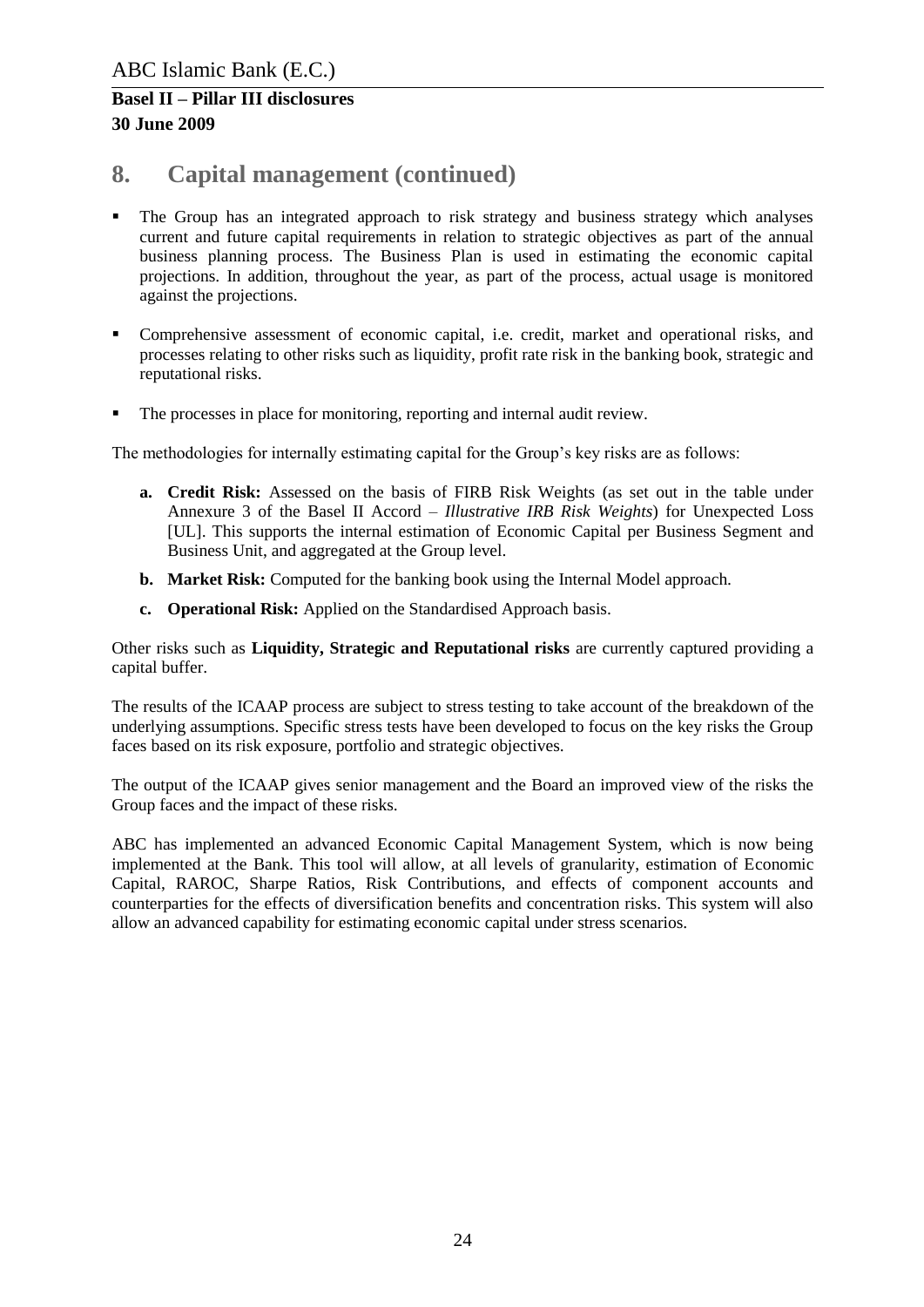# **8. Capital management (continued)**

### **Supervisory Review and Evaluation Process [SERP]**

The CBB is the lead regulator for the Group and sets and monitors capital requirements on both a consolidated and an unconsolidated basis. The CBB requires each Bahrain-based bank or banking group to maintain a minimum ratio of total capital to risk-weighted assets of 12%, taking into account both on and off-balance sheet transactions. However, under the SERP guidelines, the CBB would also make an individual risk profile assessment of all banks and, instead of applying a standard minimum capital adequacy requirement, the supervisor may allow a lower capital adequacy ratio in excess of 8% for a bank with sound risk management capabilities. The CBB initiated this assessment process in the first quarter of 2008. The Group's capital management strategy is to currently maintain a buffer over the 12% minimum regulatory capital requirement while enhancing its risk management and risk control infrastructure. This would ultimately allow the Group to achieve a successful assessment and pursue possible lower capital requirements from the CBB. At the same time, senior management strongly believes in the economic value of capital and is committed to maximise intrinsic value for all stakeholders.

### <span id="page-24-0"></span>**9. Other disclosures**

### <span id="page-24-1"></span>**9.1 Related party transactions**

Related parties represent associated companies, major shareholders, directors and key management personnel of the Group and entities controlled, jointly controlled or significantly influenced by such parties. Pricing policies and terms of these transactions are approved by the Group's senior management and are at arm's length basis.

#### **a. Exposures to related parties**

| <b>US\$</b> thousands                     |         |
|-------------------------------------------|---------|
| Claims on shareholders                    | 140,387 |
| Claims on Directors and senior management | 468     |
| Claims on staff                           | 300     |

#### **b. Liabilities to related parties**

| <b>US\$</b> thousands |           |
|-----------------------|-----------|
| Connected deposits    | 1,008,902 |

#### <span id="page-24-2"></span>**9.2 Ageing analysis of non-performing / impaired Islamic financing and securities**

In accordance with the guidelines issued by the CBB, credit facilities are placed on non-accrual status and profit suspended when either principal or profit is overdue by 90 days, whereupon profit credited to income is reversed. Following an assessment of impairment, specific provision is established if there is objective evidence that a credit facility is impaired.

An ageing analysis of all non-performing Islamic financing facilities on non-accrual basis, together with their related provisions, is as follows: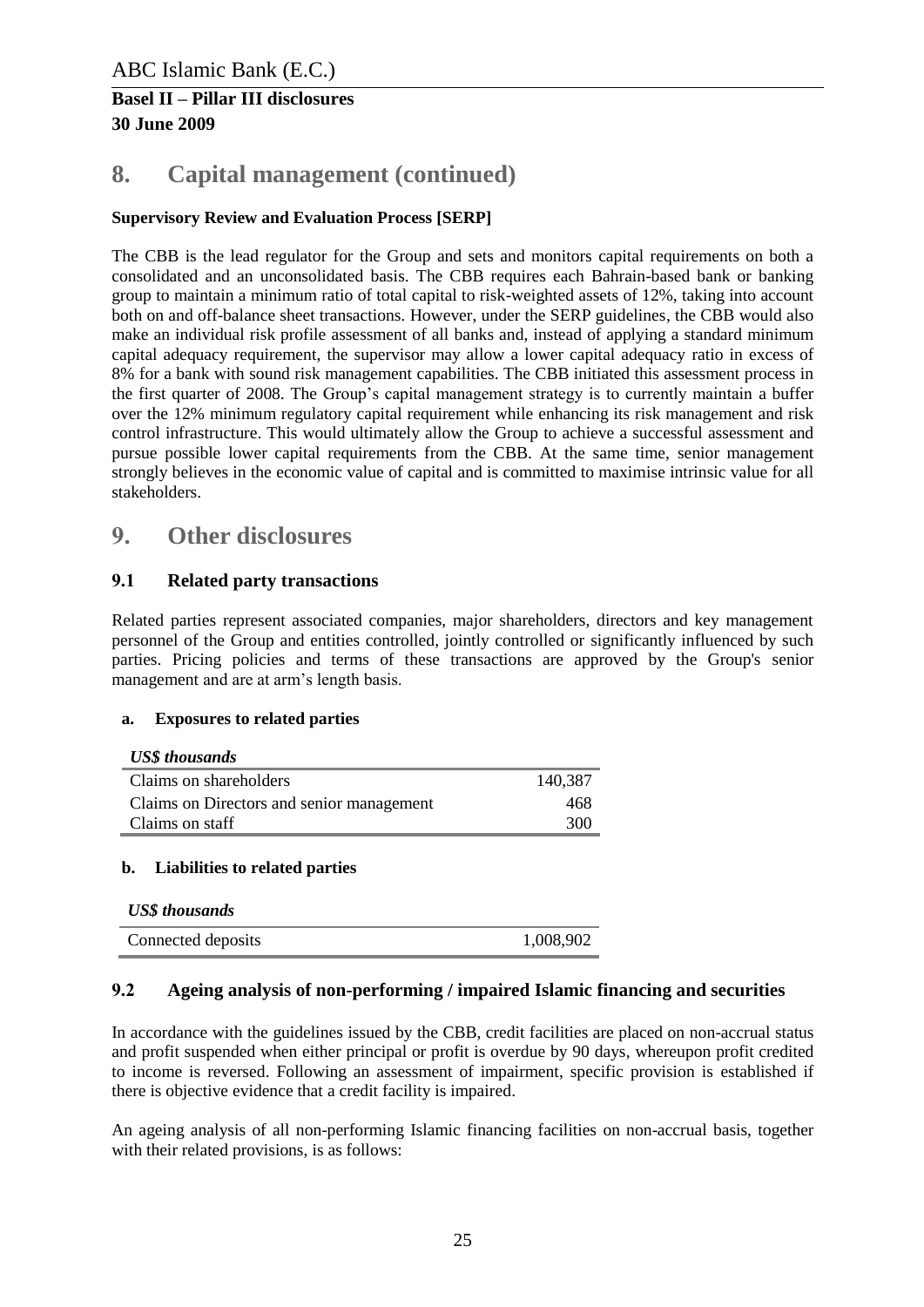# **9. Other disclosures (continued)**

#### **9.2 Ageing analysis of non-performing / impaired Islamic financing and securities (continued)**

#### **Islamic financing**

An ageing analysis of all non-performing Islamic financing facilities on non-accrual basis, together with their related provisions, is as follows:

| <b>US\$</b> thousands |            |                   | Net book |
|-----------------------|------------|-------------------|----------|
|                       | Principal* | <b>Provisions</b> | value    |
| Less than 3 months    | 29,391     |                   | 29,391   |
| 3 months to 1 year    | 95,187     |                   | 95,187   |
| 1 to 3 years          |            |                   |          |
| Over 3 years          | 4,069      |                   | 4,069    |
| <b>Total</b>          | 128,647    |                   | 128,64   |
|                       |            |                   |          |

\* Carrying values of US\$ 127,102 thousand have been guaranteed by ABC.

### **Securities**

The Bank has specific impairment provisions of US\$ 5 million in its available-for-sale securities portfolio. This impairment is in the GCC.

### <span id="page-25-0"></span>**9.3 Restructured facilities**

There were no facilities which were restructured during the six-month period ended 30 June 2009.

#### <span id="page-25-1"></span>**9.4 Assets sold under recourse agreements**

The Group has not entered into any recourse agreement during the six-month period ended 30 June 2009.

### <span id="page-25-2"></span>**9.5 Movement in specific and collective impairment provisions**

| <b>US\$</b> thousands      | <b>Islamic</b><br>financing<br><b>Securities</b> |       | Other assets and<br>off balance sheet<br>items | <b>Collective</b><br><b>Impairment</b><br>provision |  |
|----------------------------|--------------------------------------------------|-------|------------------------------------------------|-----------------------------------------------------|--|
| At beginning of the period |                                                  | 3,000 |                                                |                                                     |  |
| Additional provisions made |                                                  | 2,000 | $\overline{\phantom{a}}$                       |                                                     |  |
| Balance at reporting date  |                                                  | 5,000 | ۰                                              |                                                     |  |

#### <span id="page-25-3"></span>**9.6 Industry sector analysis of the specific impairment provisions charges**

Impairment of US\$ 3,000 thousand is in the financial institution sector and US\$ 2,000 thousand in the construction and real estate sector.